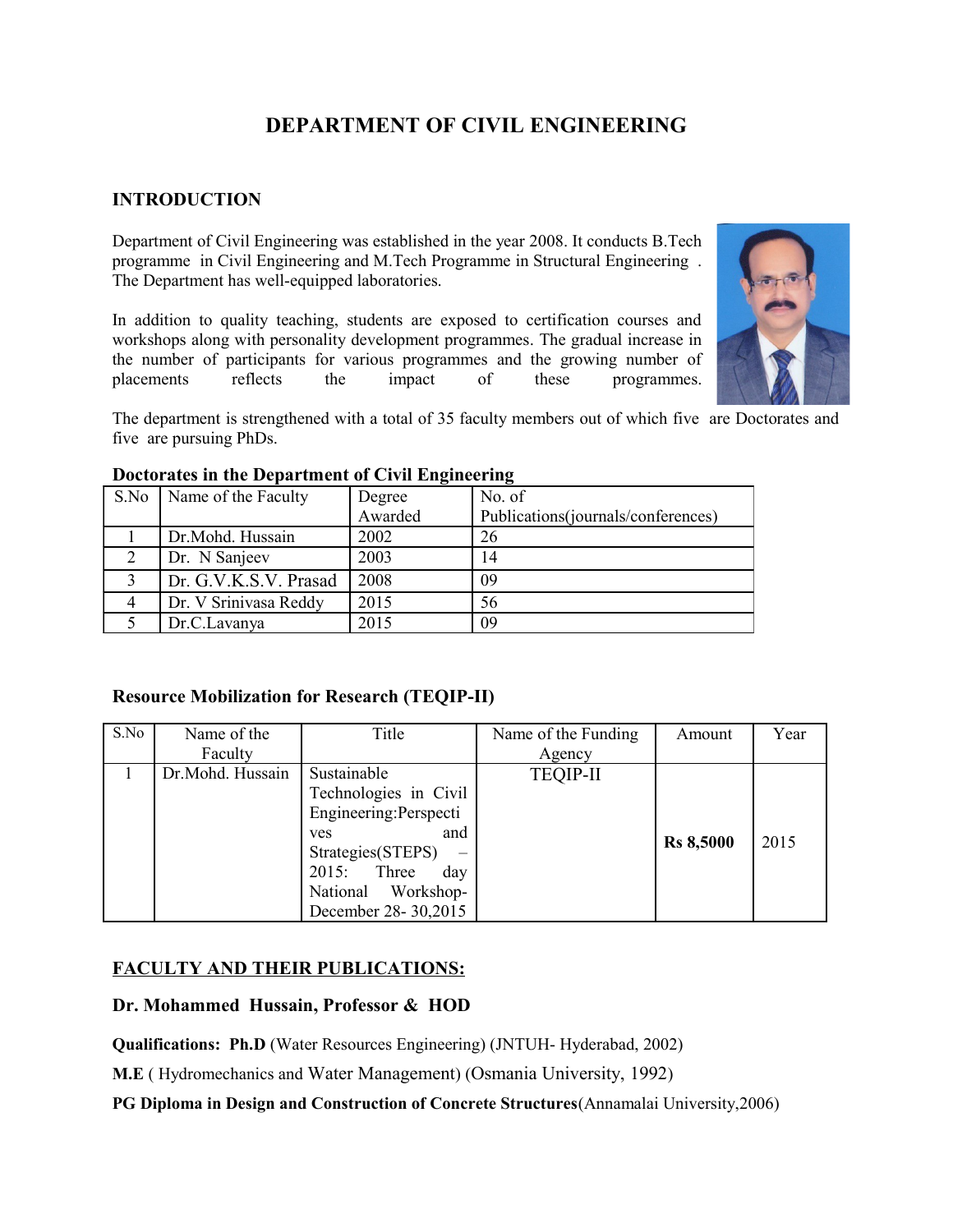#### **Master of Human Resource Management** (Pondicherry University,2004)

**B.Tech** (Civil Engineering) (National Institute of Technology,Warangal, 1983).

#### **Experience:** 29 years

**Research Interest:** Water Resources Engineering, Irrigation Engineering and Management, Groundwater and Surfacewater Conjunctive Use Management, Hydrometry, Rainwater Harvesting, Capacity building of water managers and water users in the area of Irrigation Management, Participatory Irrigation Management (PIM),Concrete Bridge Engineering, Concrete structures - particularly - Buildings and Hydraulic Structures.

#### **Journal Publications/ Conference Proceedings:** 26

#### **Journal publications (year wise descending order)**

#### **National publications:**

1. S.Bahauddin and Mohd.Hussain (1995), "Optimal surface irrigation under conditions of limited water supply – A case study in Sriram Sagar Project", Journal of Indian Water Resources Society, Vol. 1, No. 2, PP.25-29,ISSN 0970 -6984.

#### **Conference Proceedings (year wise descending order)**

#### **International Conferences:**

- 1. Dr.Mohammed Hussain(2014),"Planning and Implementation of operation plans of Irrigation projects to increase water use efficiency: A case study in India",Paper presented in the International conference on " Modeling Tools for Sustainable Water Resource Management", organized by the Department of Civil Engineering , Indian Institute of Technology(IIT),Hyderabad from 26-29 December,2014
- 2. Dr.Mohammed Hussain(2014), "Capacity Building of water resource managers and users by developing **S.E.L.F. Renewal Quotient** in Participatory Irrigation Management",Paper presented in the International conference on "HYDROLOGY AND WATERSHED MANAGEMENT",organized by Centre for Water Resources of Institute of Science and Technology(IST) of JNTUH from 29 October to I November 2014.
- 3. Dr.Mohammed Hussain(2014) as Coauthor,"Optimal wastewater reuse planning for irrigation and studies on the quality of soil and water:A case study in Musi River corridor near Hyderabad", Paper presented as coauthor in the International conference on "HYDROLOGY AND WATERSHED MANAGEMENT",organized by Centre for Water Resources of Institute of Science and Technology(IST) of JNTUH from 29 October to I November 2014.

4. Dr.Mohammed Hussain (2013),"Sustainable Practices of Engineering Management in Irrigation Projects to increase water use efficiency :A case study in India", Paper submitted in the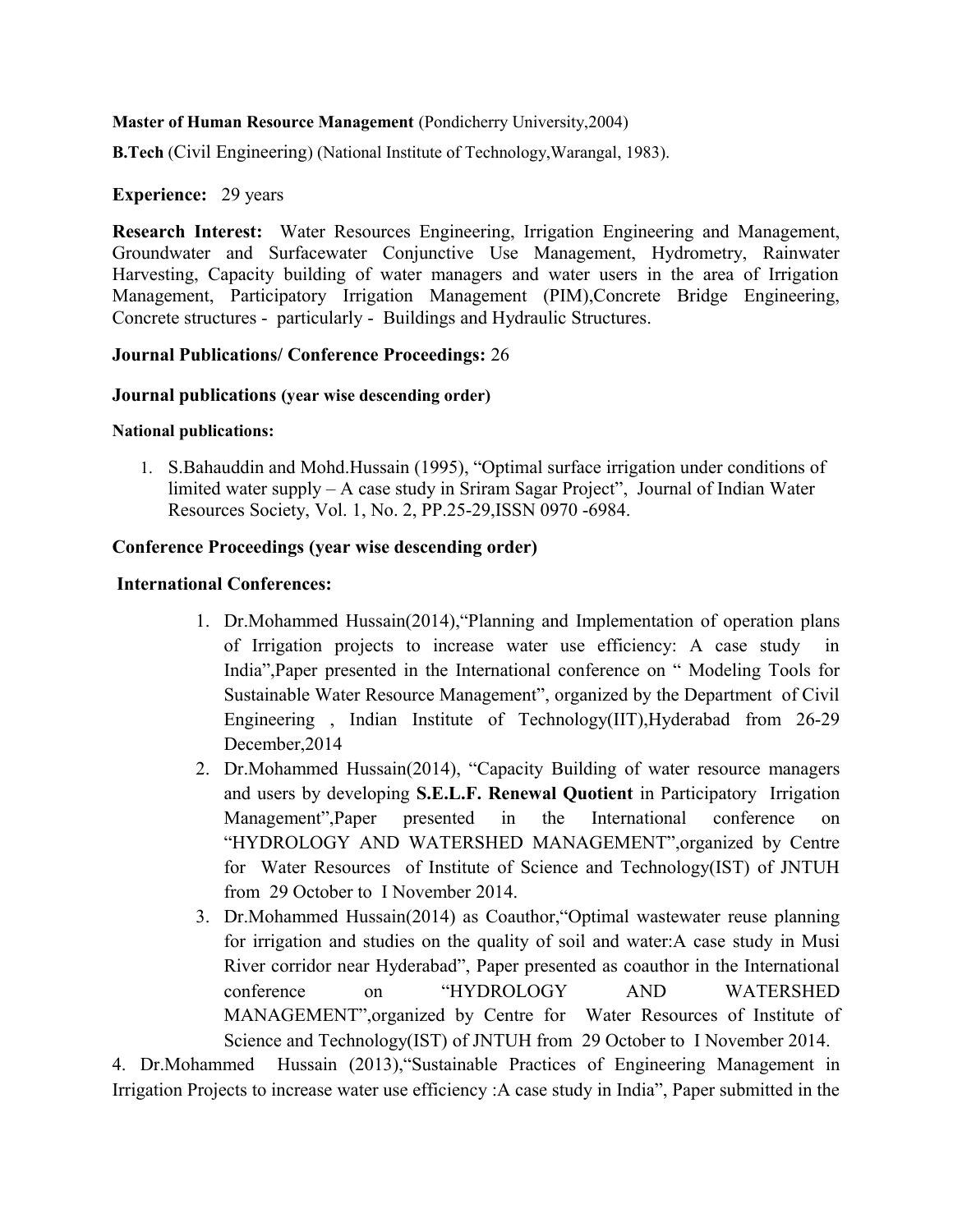International Conference INDIA WATER WEEK 2013 by Ministry of Water Resources , Government of India from 8-12 April,2013 at Vigyan Bhavan, NewDelhi

- 5. Dr.Mohammed Hussain(2013), "Capacity building of water resource managers and users by developing D.E.E.P.-A.C.C.E.S.S. implementation Quotient of daily life skills for sustainable participatory irrigation management ",Paper submitted in the International Conference INDIA WATER WEEK 2013 by Ministry of Water Resources , Government of India from 8-12 April,2013 at Vigyan Bhavan,NewDelhi
- 6. Dr.Mohammed Hussain(2010), "Universal B.E.S.T. Intuitive Leadership Wisdom model of "Mindfulness attention"- Paper presented in the "International Conference on Hydrology and Watershed Management",February,3-6,2010 by Jawaharlal Nehru Technological University,Hyderabad
- 7. Dr.Mohammed Hussain (2010),"Basic tools for integrated water resources management for sustainable crop production : Case studies in Andhra Pradesh state of India" Paper presented in the "International Conference on Hydrology and Watershed Management",February,3-6,2010 by Jawaharlal Nehru Technological University, Hyderabad.
- 8. Dr.Mohammed Hussain(2006), "Capacity Building of water resource managers by developing M.A.A.T.R.U.S.H.R.I. Enlightenment Quotient in the successful implementation of Participatory management of water resources towards sustainable development", Paper presented in the "International Conference on Hydrology and Watershed Management", December 5-8,2006 by Jawaharlal Nehru Technological University, Hyderabad – ISBN :81 – 7800 -138 -1,Vol II,Pages 1175 -1190

9. Dr.Mohammed Hussain(2006), "Multidisciplinary Diagnostic Analysis (M.D.A.) Annual Reports , Design Operation Plans (D.O.P), Seasonal Operation Plans (S.O.P) and Actual Implementation of Approved Seasonal Operation Plans (A.O.P) as basic tools for Integrated Water Resources Management for sustainable crop production in irrigation projects: Case Studies in AndhraPradesh of India", Paper presented in the "International Conference on Hydrology and Watershed Management",December 5-8, 2006 by Jawaharlal Nehru Technological University ,Hyderabad-ISBN 978 - 81-7800 -224- 8 ,Volume II ,Pages 817 -827

- 10. Dr.Mohammed Hussain (2004), " Impact of Transactional Analysis in my daily life – Confession of an Engineer " – Paper presented in the International Transactional Analysis Conference at Bangalore from July 28 to August 1 ,2004 ( HRD topic)
- 11. Dr.Mohammed Hussain(2002), "A simple conjunctive water use model to monitor the groundwater table in waterlogged areas of irrigation project command areas"- Paper presented in the International conference on "Hydrology and watershed Management" December, 18-20, 2002 organised by the Centre for Water resources, IPGSR, JNTU, Hyderabad.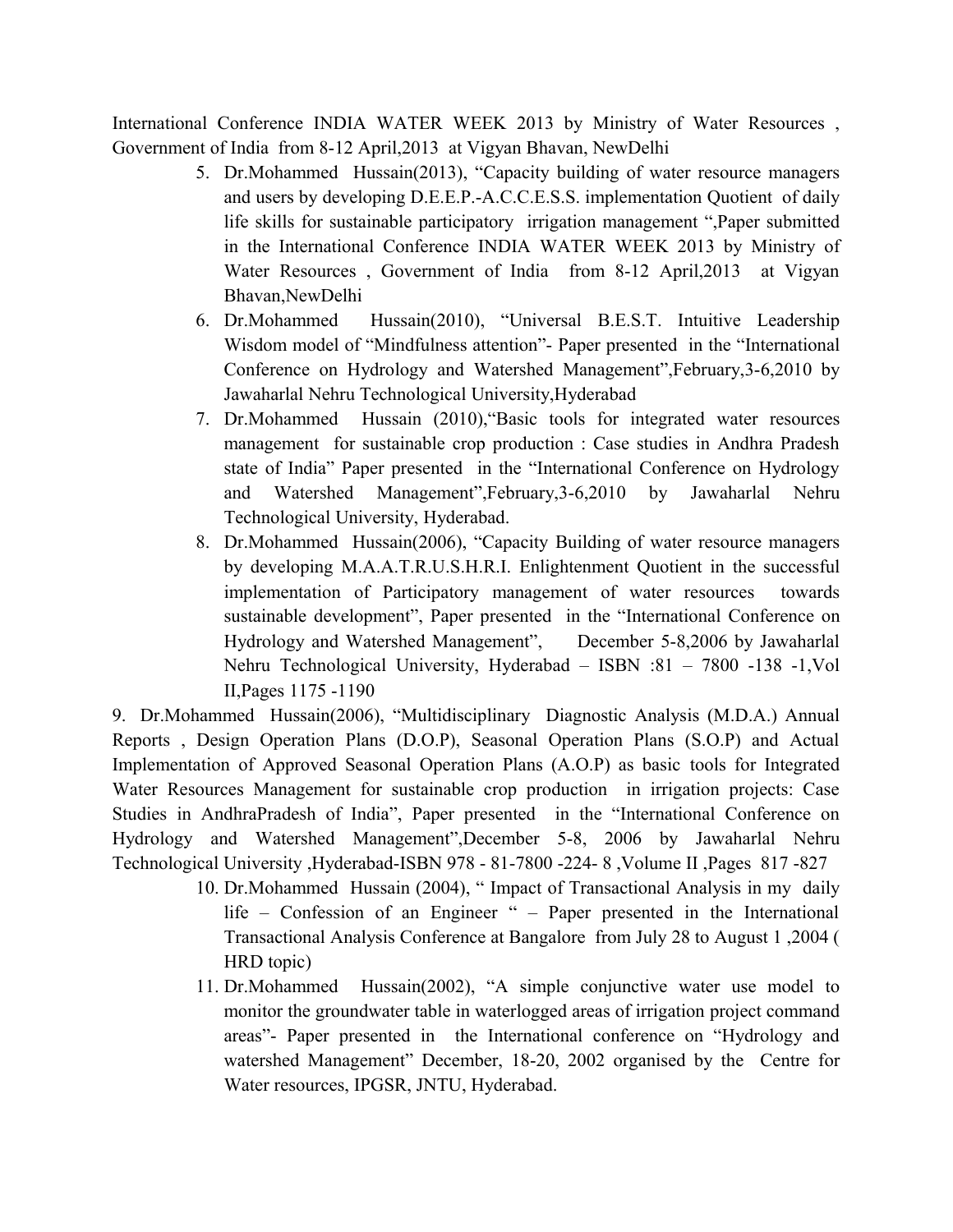12. Dr. Mohammed Hussain (2002)," Capacity Building of Water Users Associations in Andhra Pradesh in India : Certain Observations" - Paper presented in the International conference on "Hydrology and watershed Management" December, 18-20, 2002, Organised by the Centre for Water resources, IPGSR, JNTU, Hyderabad.(HRD topic)

#### **National conferences:**

- 1. Dr.Mohammed Hussain (2012),"Capacity building of water resource managers in Participatory Irrigation Management", Paper submitted in one day national seminar on "Sustainable Technologies in Civil Engineering:Perspectives and Strategies(STEPS-2012) on 19<sup>th</sup> December, 2012
- 2. Dr.Mohammed Hussain (2012),"Preliminary aspects of selfless-innerself-centred S.P.R.Y. Living Unlearning and Learning Practice Model in the present new minute for sustainable natural resource management", Paper submitted in one day national seminar on "Sustainable Technologies in Civil Engineering:Perspectives and Strategies(STEPS-2012) on 19<sup>th</sup> December, 2012
- 3. Dr.Mohammed Hussain(2012), "Sustainable Management Practices in Irrigation Projects", Paper submitted in one day national seminar on "Sustainable Technologies in Civil Engineering: Perspectives and Strategies (STEPS-2012) on 19<sup>th</sup> December,2012
- 4. Dr.Mohammed Hussain(2011), "Preliminary aspects of universal APT self-facing Environmental Communication and Leadership Wisdom Model ",Paper submitted in one day national seminar on "Sustainable Technologies in Civil Engineering:Perspectives and Strategies(STEPS-2011) on 17<sup>th</sup> December, 2011
- 5. Dr.Mohammed Hussain (2011),"Practices for the sustainability of quality and quantity of water resources", Paper submitted in one day national seminar on "Sustainable Technologies in Civil Engineering:Perspectives and Strategies(STEPS-2011) on  $17^{th}$  December, 2011
- 6. Dr.Mohammed Hussain(2005), "Engineering Management Practices for the sustainability of quality and quantity of water resources in  $21<sup>st</sup>$  Century" – Paper presented in the national seminar on " Sustainable Technologies in Civil and Mechanical Engineering",28-30July 2005, Muffakhamjah College of Engineering and Technology , Hyderabad.
- 7. Dr.Mohammed Hussain(1999), "Water Resources and Hydrological Problems in Krishna and Godavari Basins", One day Brain Storming session on Hydrological and Water Resource Problems in Godavari and Krishna Basins,sponsored by Indian National Committee on Hydrology, Roorkee and organised by Andhra Pradesh Engineering Research Laboratories (APERL), Hyderabad April 23, 1999.
- 8. Dr.Mohammed Hussain (1998),"Conjunctive Water Use Management in the Command Areas of irrigation Projects in Andhra Pradesh," Young Scientists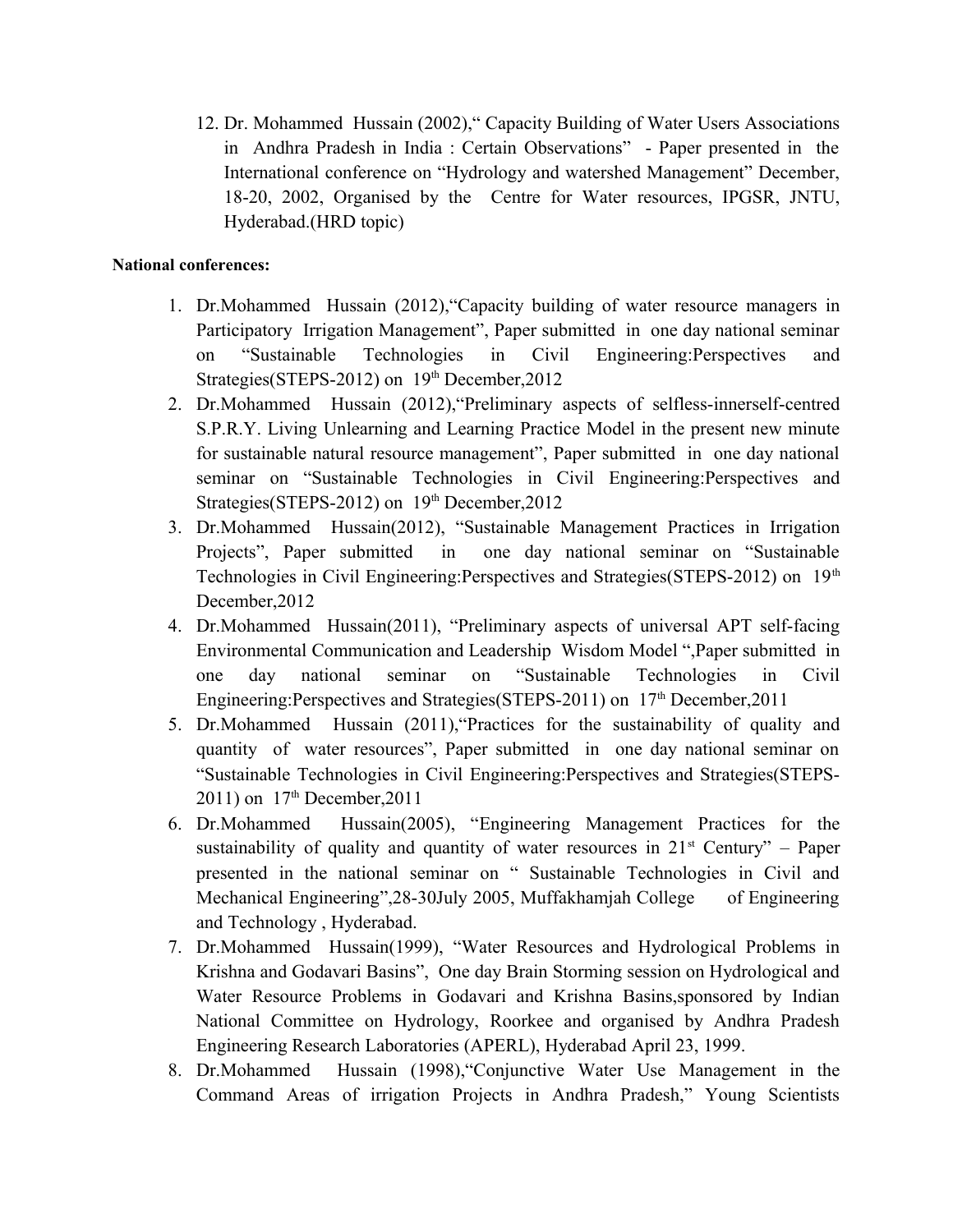Convention, organised by Andhra Pradesh Akademi of Sciences, Hyderabad  $24<sup>th</sup>$  - $25<sup>th</sup>$  July 1998.

- 9. Dr.Mohammed Hussain(1994), "A review of certain simulation models for effective on-farm water management in the waterlogged command areas of India", National Seminar on Waterlogging, Drainage and Salinity in Irrigation Commands at WALAMTARI, Hyderabad, December 28-29, 1994.
- 10. Dr.Mohammed Hussain(1994), "Management Information Systems (MIS) for drainage in the Irrigation Command Areas of India", National Seminar on Water logging, Drainage and Salinity in Irrigation Commands at WALAMTARI, Hyderabad, December 28-29, 1994.
- 11. Dr.Mohammed Hussain (1993),"Developing perceptual skills of Irrigation Scheme Managers in Conflict Resolution in Social and Psycho-biological Perspective", National Seminar on Human Resource Development in Irrigation Management at WALAMTARI, Hyderabad, September 3-4, 1993.(HRD topic)
- 12. Dr.Mohammed Hussain(1993), "Developing Delegation Skills of Irrigation Scheme Managers", National Seminar on Human Resource Development in Irrigation Management at WALAMTARI, Hyderabad, September 3-4, 1993. (HRD topic)
- 13. Dr.Mohammed Hussain(1993), "Design Operation Plan (DOP) as a basic management tool for operation of irrigation schemes  $- A$  case study of Thandava Medium Irrigation Project in Andhra Pradesh," Second National symposium on Irrigation Management at WALAMTARI, Hyderabad from December 17-18, 1993.

#### **Dr. G.V.K.S.V. Prasad, Professor**

#### **Qualifications:**

**Ph.D** (Civil Engineering) (NIT, Warangal, 2008), **M.Tech** (Environmental Sci. & Engg.) (IIT, Mumbai, 1989), **B.E.** (Civil Engineering) (Andhra Univ, 1987).

**Experience: 28** years

**Research Interest:** Water Distribution system design optimization. Water and Wastewater treatment, solid waste management.

**Journal Publications/ Conference Proceedings:** 12

**Books published: Nil**

**Journal publications** 

 **International publications:**

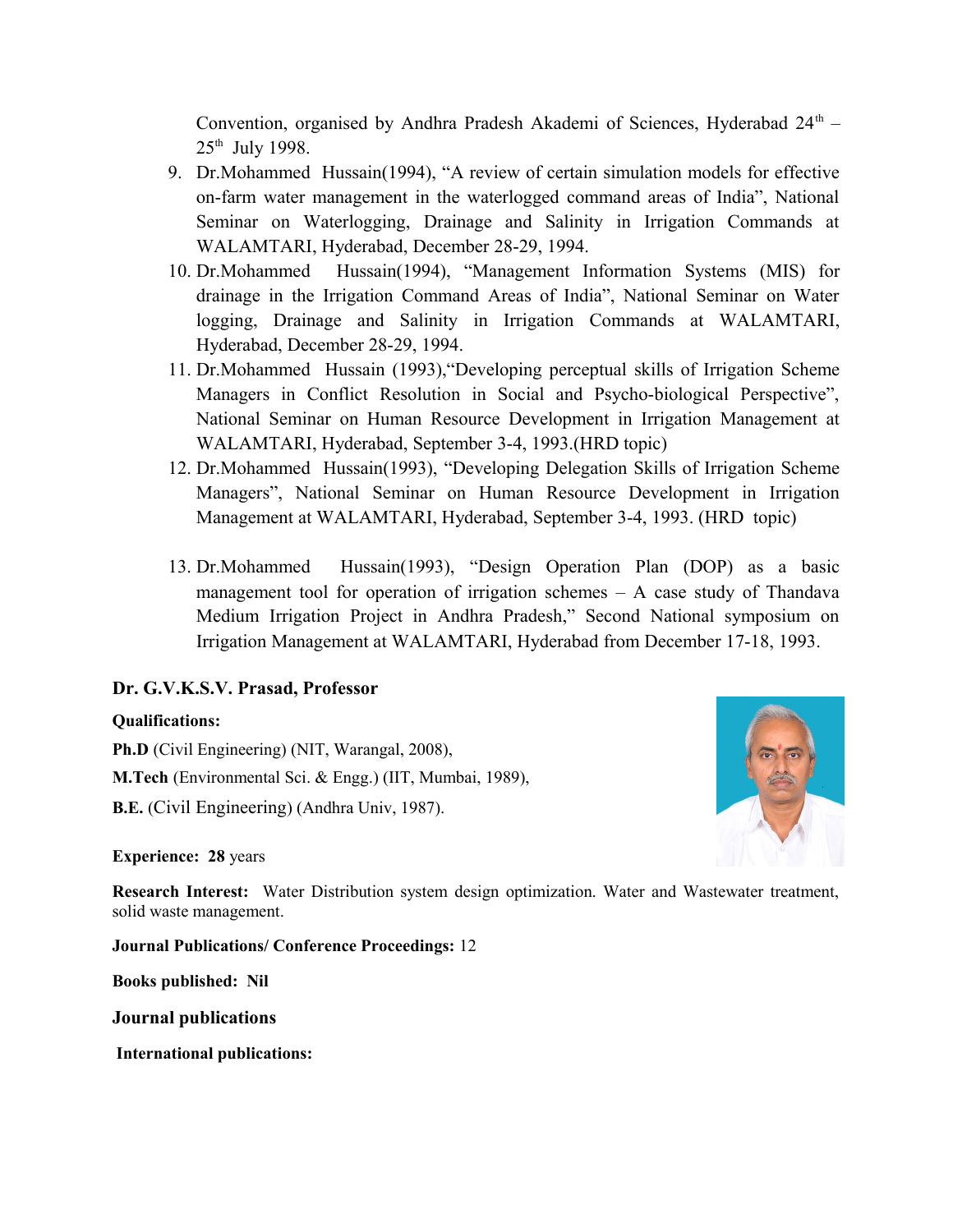1. "Equity in Water Supply in Intermittent Water Distribution Networks" *Water and Environment Journal*, (ISSN:1747-6585), *December 2013*.

# **Conference Proceedings**

# **International Conferences:**

1. "Water conservation through pricing – A case study" paper presented at  $8<sup>th</sup>$  International Perspective on water resources and the environment(IPWE2016) organized by American Society of civil Engineers (ASCE) and EWRI 4<sup>th</sup>-6<sup>th</sup> Jan 2016, Colombo, Srilanka.

- 2. "Reliability of Drinking water Distribution Systems" Paper presented at International Conference on Public Private Partnership in Water Sector organized by IWWA- Nagpur in November 2006.
- 3. "Assessment of Variations in Nodal demand Satisfaction of Water Distribution Networks." p**resented at 31st IAHR Congress held in September 2005 at Seoul, Korea**.
- 4. "Performance Evaluation of Water Distribution Systems Under Deficit Conditions" presented at **International Conference on Advanced Modeling Techniques for Sustainable Management of Water Resources**" Organized by NIT, Warangal during  $28<sup>th</sup> - 30<sup>th</sup>$  January 2004.

# **National conferences:**

1."Remedial measures for drinking water shortage and urban flooding" paper presented at Indian Water Week 2016, organized by min of water resources, Govt. of India  $4<sup>th</sup>$  -8<sup>th</sup> April 2016,New Delhi .

2. "Education System for make in India" paper presented at 30t Indian Engineering congress held at Guwahati  $19<sup>th</sup> - 20<sup>th</sup>$  Dec2015.

3. "Optimal Design of Water Distribution Network for Equity in Water supply" paper accepted for presentation at National Conference on Sustainable Water Resources Management and Impact of Climate Change- held at BITS Pilani Hyderabad campus March 5-6, 2010.

4. "Effect of metering on water Consumption – a case study" presented at the  $32<sup>nd</sup>$  Annual convention of Indian Water Works Association held at Bhopal during 22-24<sup>th</sup> April 2002.

5. "Strategies for in-plant minimization of industrial pollution" presented at National Seminar on Environmental Conservation and Management held at GITAM, Visakhapatnam, during 7-8<sup>th</sup> March 1996.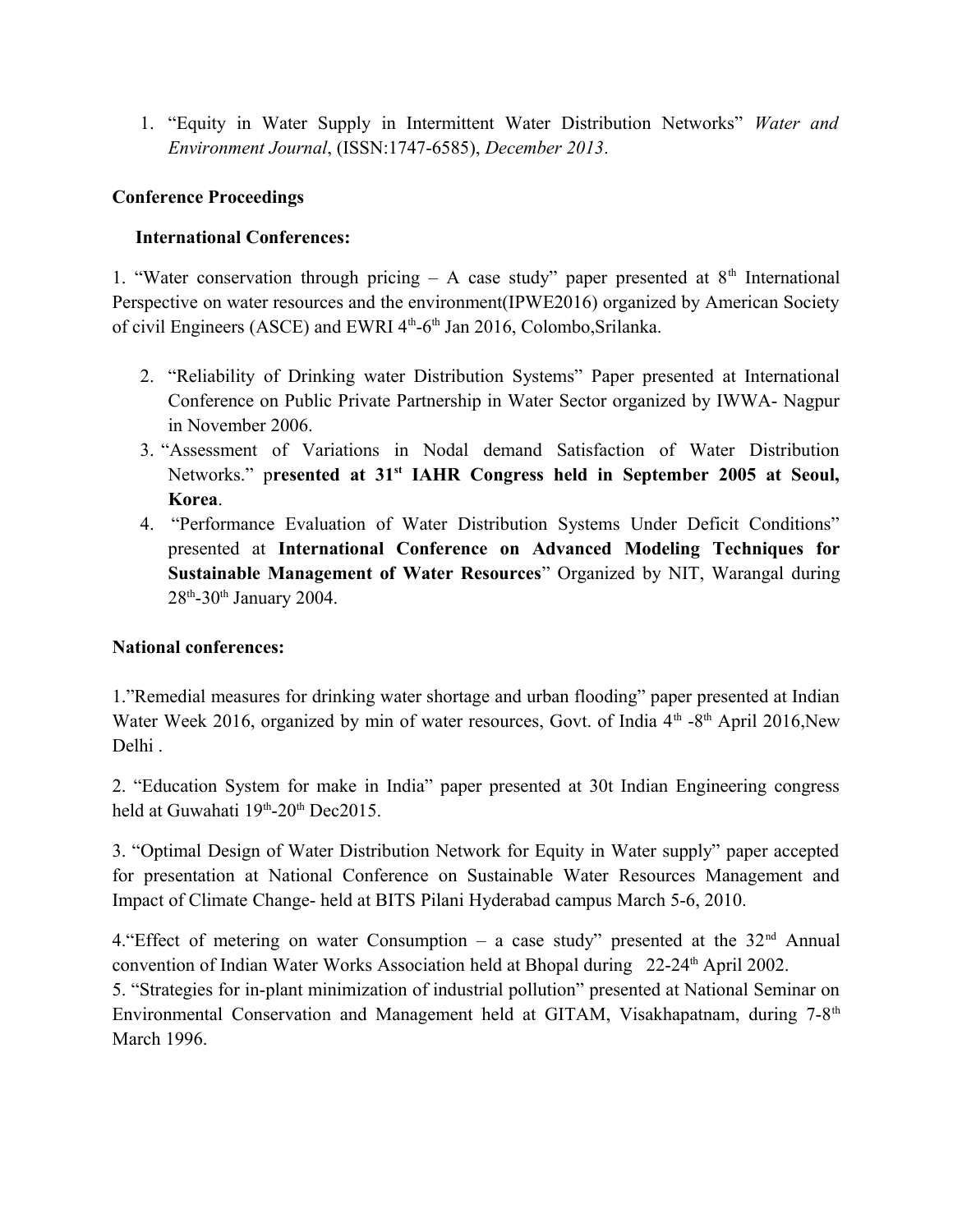6."Upgrading existing biological treatment facilities using Powdered Activated Carbon" presented at National Seminar on Environmental Conservation and Management held at GITAM, Visakhapatnam, during 7-8<sup>th</sup> March 1996.

7."Contact Stabilization process for industrial waste treatment – some applications" paper presented at National Seminar on Industrial Pollution Control held at IIT Mumbai during 8-9<sup>th</sup> June 1989.

#### **Dr. V Mallikarjuna Reddy, Associate Professor**

**Qualifications: Ph.D** (Civil Engineering from J.N.T.U Hyderabad ) **M.Tech** (Structural Engineering) (JNTU- Hyderabad, 2008),

**Experience: 30** years **Research Interest:** Concrete Technology. **Journal Publications/ Conference Proceedings:** 11

## **Journal publications (year wise descending order)**

### **International publications:**

1. **V. Mallikarjuna Reddy**, Dr. M. V. Seshagiri Rao, P. Srilakshmi and E.Srinivas (2014), "Effect of w/c ratio on workability and mechanical properties of high strength Self Compacting Concrete with fly ash and Micro Silica as admixtures.(M70 grade)", IOSR journal of Mechanical ans Civil engineering(IOSR-JMCE), e-ISSN:2278-1684,p-ISSN:2320-334X, Volume11, issue 5 Ver.VI(Sep.- Oct.2014) PP 15-21.

2. **V. Mallikarjuna Reddy**, Dr. M. V. Seshagiri Rao, P. Srilakshmi and P. Sateesh Kumar ( 2013), "Effect of w/c ratio on workability and mechanical properties of high strength Self Compacting Concrete(M70 grade)" International Journal of Engineering Research and Development, e-ISSN: 2278- 067X p-ISSN:2278-800X Volume 7 Issue-1 pp 06-13.

3. **V. Mallikarjuna Reddy** and Dr. M. V. Seshagiri Rao,Effect of packing Factor on work ability and mechanical properties of High Strength self compacting concert (M70 gread ) Fly Afh and micro celika as filler material, puublishhed in International Journal of Civil Engineering Publications ISSN:22492:426X.vol.3 Nov 5<sup>th</sup> 2013.PP:73-80.

# **National Publications:**

**1. Dr.M.V.** Seshagiri Rao, **V. Mallikarjuna Reddy and Dr.V.Srinivasa Reddy 2015. Comparision of thermal conductivity of high Strength self compacting concrete with high strength vibrated concrete . Published in 78th Annual Technical Number published by the of Engineers India, oct 26. PP:1-6.** 

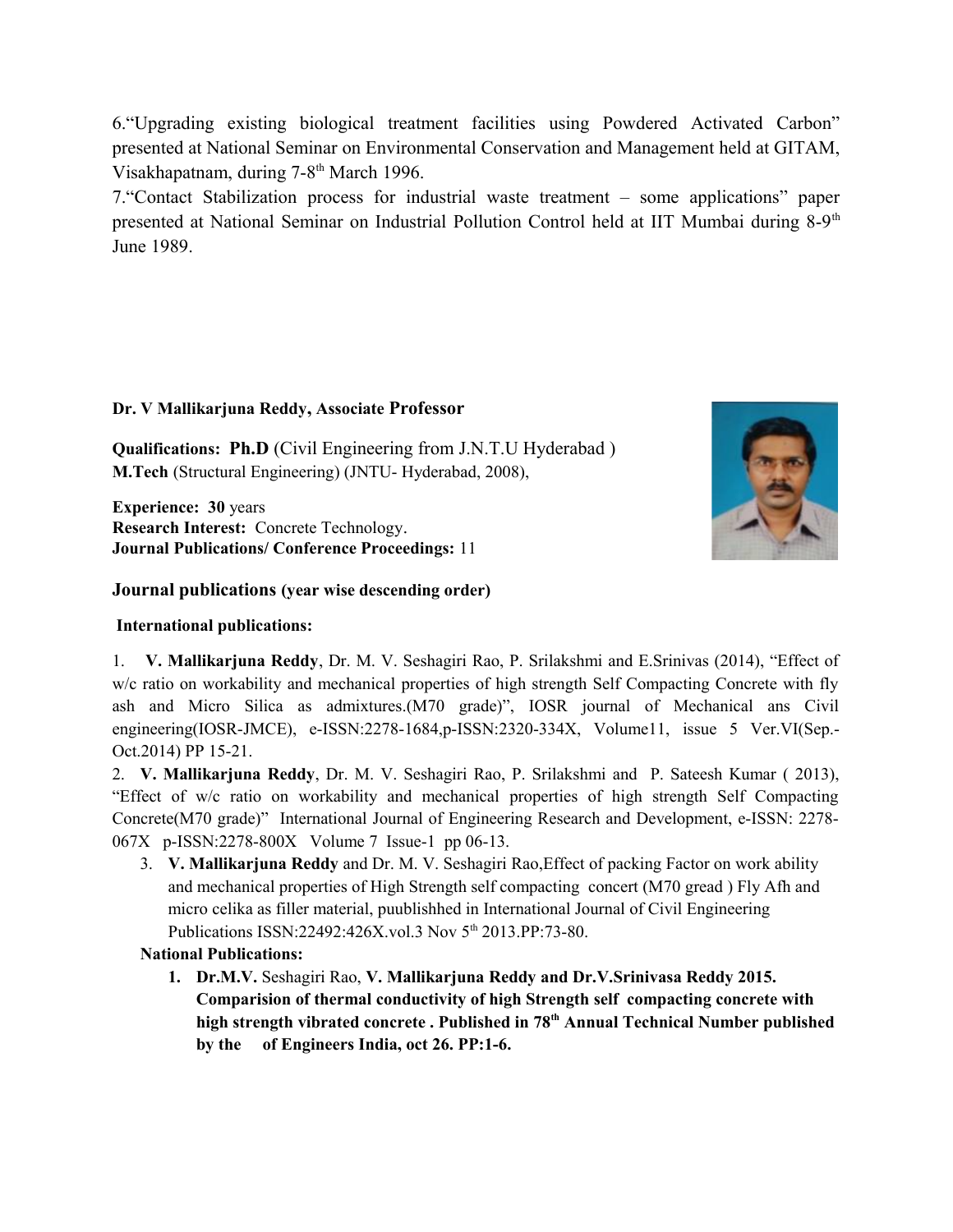# **Conference Proceedings (year wise descending order)**

#### **International Conferences:**

- **1. V. Mallikarjuna Reddy** and Dr. M. V. Seshagiri Rao (2015), "Performance of High strength Self Compacting Concrete (M70 grade) exposed to elevated temperatures". UKIERI Concrete Congress at JALANDHAR NIT, Nov. 2 -5, 2015. (Paper accepted).
- **2. V. Mallikarjuna Reddy** and Dr. M. V. Seshagiri Rao (2015), "Comparative study on the effect of Packing Factor on workability and mechanical properties of high strength Self Compacting Concrete (M70 grade) with different mineral admixtures", NASHIK, Maharashtra , July 2- 4,2015. (Paper accepted).
- **3. V. Mallikarjuna Reddy** and Dr. M. V. Seshagiri Rao (2014), "CHARACTERISTICS OF TRIPLE BLENDED HIGH STRENGTH SELF COMPACTING CONCRETE (M70 GRADE", Two Day International Conference on "PROFESSIONAL ENGINEERS: CHALLENGES IN DISASTER MANAGEMENT(ICPECDM-2014)" 18 –19 December, 2014 at GITAM ,VIZAG-AP.
- **4. V. Mallikarjuna Reddy** and Dr. M. V. Seshagiri Rao (2014), "Comparative study on the effect of w/c ratio on workability and mechanical properties of high strength Self Compacting Concrete (M70 grade) with different mineral admixtures", NASHIK, Maharashtra. Paper is published in ELSEVIER. ISBN No:978-93-5107-222-5, Date:28-30 March 2014.
- **5. V. Mallikarjuna Reddy**, N. Ramanjaneyulu and Dr. M. V. Seshagiri Rao (2014), "Effect of PACKING FACTOR on workability and mechanical properties of Self Compacting Concrete OF M70 grade with GGBS and Micro Silica as filler material", Proceedings of International conference on Emerging Trends in Civil Engineering, VNRVJIET, Hyderabad , ISBN: 978- 7800-294-1(HB) Page No:192-198
- **6. V. Mallikarjuna Reddy**, Dr. M. V. Seshagiri Rao, P. Srilakshmi and K. Venkateswarlu (2013), "Effect of PACKING FACTOR on workability and mechanical properties of Self Compacting Concrete of M70 grade with Fly Ash and Micro Silica as filler material", International Journal of Civil Engineering and Applications, JNU, NEW DELHI,ISSN:2249-426X Volume 3 Issue-5 Page No:73-80

#### **National Conferences:**

**1. V. Mallikarjuna Reddy** and Dr. M. V. Seshagiri Rao (2014), "CHARACTERISTICS OF TRIPLE BLENDED HIGH STRENGTH SELF COMPACTING CONCRETE (M70 GRADE", Two Day National Conference on "RECENT RESEARCH ADVANCES IN CIVIL ENGINEERING (RRACE – 2014) 7 – 8 November, 2014 at OU Campus, Hyderabad.

#### **GVV Satyanarayana, Associate Professor**

**Qualifications: Ph.D** (Civil Engineering from J.N.T.U Hyderabad (Pursuing)

**M.Tech** .,(Structural Engineering) (JNTU- Hyderabad, 2008),

**Experience: 26** years

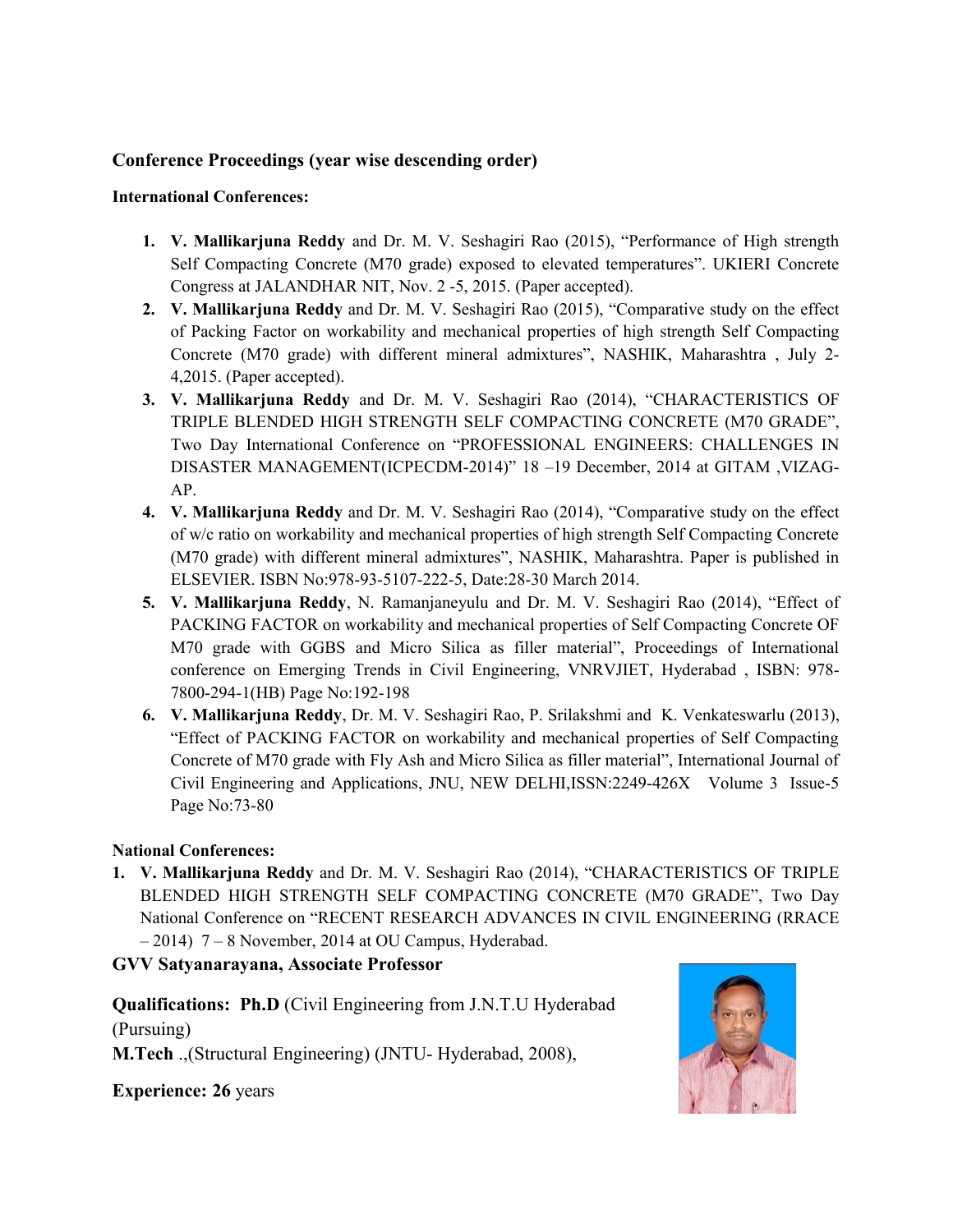**Research interest:** Concrete Technology. **Journal Publications/Conference Proceedings: 06**

# **Journal publications (year wise descending order)**

# **International publications:**

1. **G V V Satyanarayana and Dr.N.R.Dakshina Murthy** (2013), "Behaviour of Blended Mortars under Acid Environment", The IUP Journal of Structural Engineering, Vol. VI, No.2, pp.26-37.

# **National publications:**

- 1. **G V V Satyanarayana, Dr.N.R.Dakshina Murthy** & **Dr.M.V.Seshagiri Rao** (2015), " Studies on Response of Two way Blended Cement Concrete Slabs under Impact Load" ICI journal, vol 16, No.1 April-June 2015,PP 7-12.
- 2. **G V V Satyanarayana, Dr.N.R.Dakshina Murthy** & **Dr.M.V.Seshagiri Rao** (2015), "Studies on Energy absorption capacity of Two way slabs with Bleded Pozzolonic concretes subjected to Flexure" ICJ vol 89 No.8,August 2015, PP.54-63.
- 3. "Punching shear strength of two way slab specimens: A comparison with Internal codes",ICI Journal, April-June 2016 Vol:17,No.1, PP. 15-21
- 4. "Studies on punching shear resistance of two way slas specimens with partial replacement of cement by GGBS with different edge condition"(Accepted by Springer Journal).

# **Conference Proceedings (year wise descending order)**

# **International Conference**

- 1. **G V V Satyanarayana, Dr.N.R.Dakshina Murthy** & **Dr.M.V.Seshagiri Rao** (2014), " Sustainable Studies on Energy absorption Capacity of Two way Slabs with Blended Concretes" ICSCI 2014, IIT Hyderabad( ASCE India section), October 2014.
- 2. "Punching shear strength on two way slab specimen. Comparison using IS and ACI codes" IC-ISE-2015,organized by university college of Engineering (A), Osmania University, Hyderabad, 14-16<sup>th</sup> Dec 2015, PP. 137-145.

# **National Conferences:**

- 1. **G.V.V. Satyanarayana,** Dr.N.R.Dakshina Murthy and Dr.M.V.Seshagiri Rao (2013), "Behaviour of Two-way slabs under flexture", National seminar on Health Monitoring of Reinforced concrete structures for sustainability (HMRCS), KITS, Warangal.
- 2. **G V V Satyanarayana, Dr.N.R.Dakshina Murthy** & **Dr.M.V.Seshagiri Rao** (2014), " Behavioural Studies on Two way Slabs with Blended Concretes Under Flexural Loads" RRACE-2014, Osmania University, Hyderabad.

**T.SRINIVAS Associate Professor**

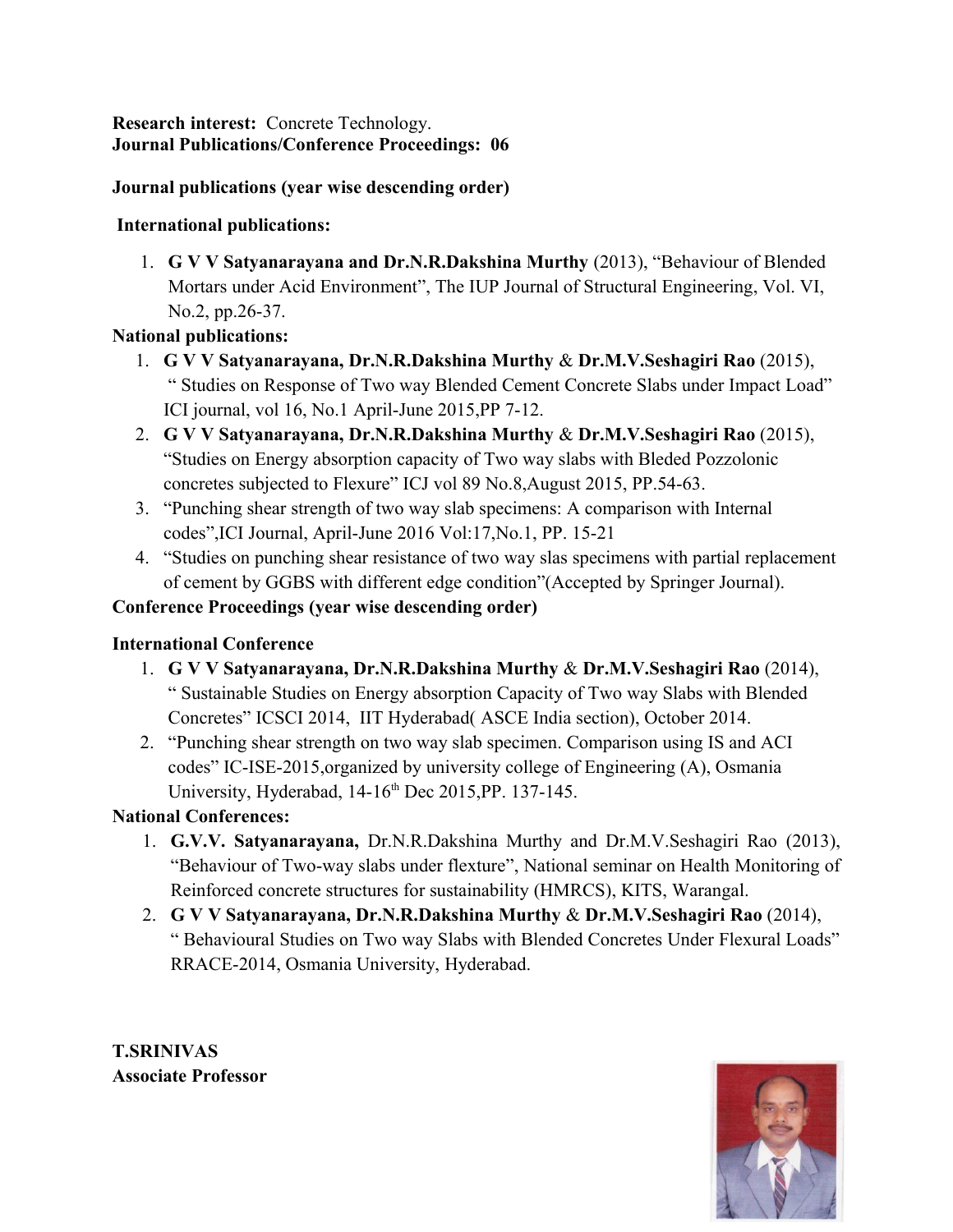**Qualifications:** Ph.D in Civil Engineering from JNTU Hyderabad (Pursuing) M.Tech (Structural Engineering) from JNTU Hyderabad B.E (Civil Engineering) from CBIT, affiliated to OU Hyderabad. **Experience:** 18 Years

**Research Interest:** Concrete technology, Special concrete, Structural analysis and design by using Civil Engineering Software applications.

# **Journal Publications/Conference Proceedings:** 02

Journal Publications:

1. T. Srinivas and N.V.Ramana Rao (2015), " A study on Flexural Behaviour of RCC Beams containing High Volume Fly Ash",IOSR Journal of Mechanical and Civil Engineering (IOSR-JMCE) e-ISSN:2278-1684:2320-334X, Volume 12 , Issue 4 Ver.II (July-August 2015),PP (in Press)

# **Conference Proceedings National:**

1 T. Srinivas and N.V.Ramana Rao (2014), "Mechanical Properties and Cost Evaluation of Concrete with High Volume Fly Ash", National Conference On **Recent Research Advances in Civil Engineering ,**RRACE-2014, Osmania University Hyderabad, on 7 – 8 November, 2014, Proceeding pp: 366-370.

# **Dr. V Srinivasa Reddy, Professor**

**Qualifications: Ph.D** (Civil Engineering from J.N.T.U Hyderabad (2015) **M.Tech** (Structural Engineering from JNTU, Hyderabad (2002)) **B.Tech** (Civil Engineering from Acharya Nagarjuna University (1996))

# **Experience:**

Teaching Experience – 8 yrs Industry Experience-10 yrs



**Research interest:** Concrete technology, Special concretes, Rehabilitation and Retrofitting of structures, Civil Engineering Software applications.

**Subjects Taught (**B.Tech and M.Tech)**:** Engineering Mechanics, Surveying, Construction Management, Strength of Materials, Structural Analysis, Concrete Technology, Rehabilitation and retrofitting of structures, Structural Stability Analysis, Shells and Folded Plates, Finite Element Methods, Theory of Elasticity & Plasticity and Structural Dynamics.

# **Association with Professional Bodies**

- Life Member of Institute of Engineers (India) (MIE)M -146335-1
- Life Member of Indian Society for Technical Education (MISTE) LM 89941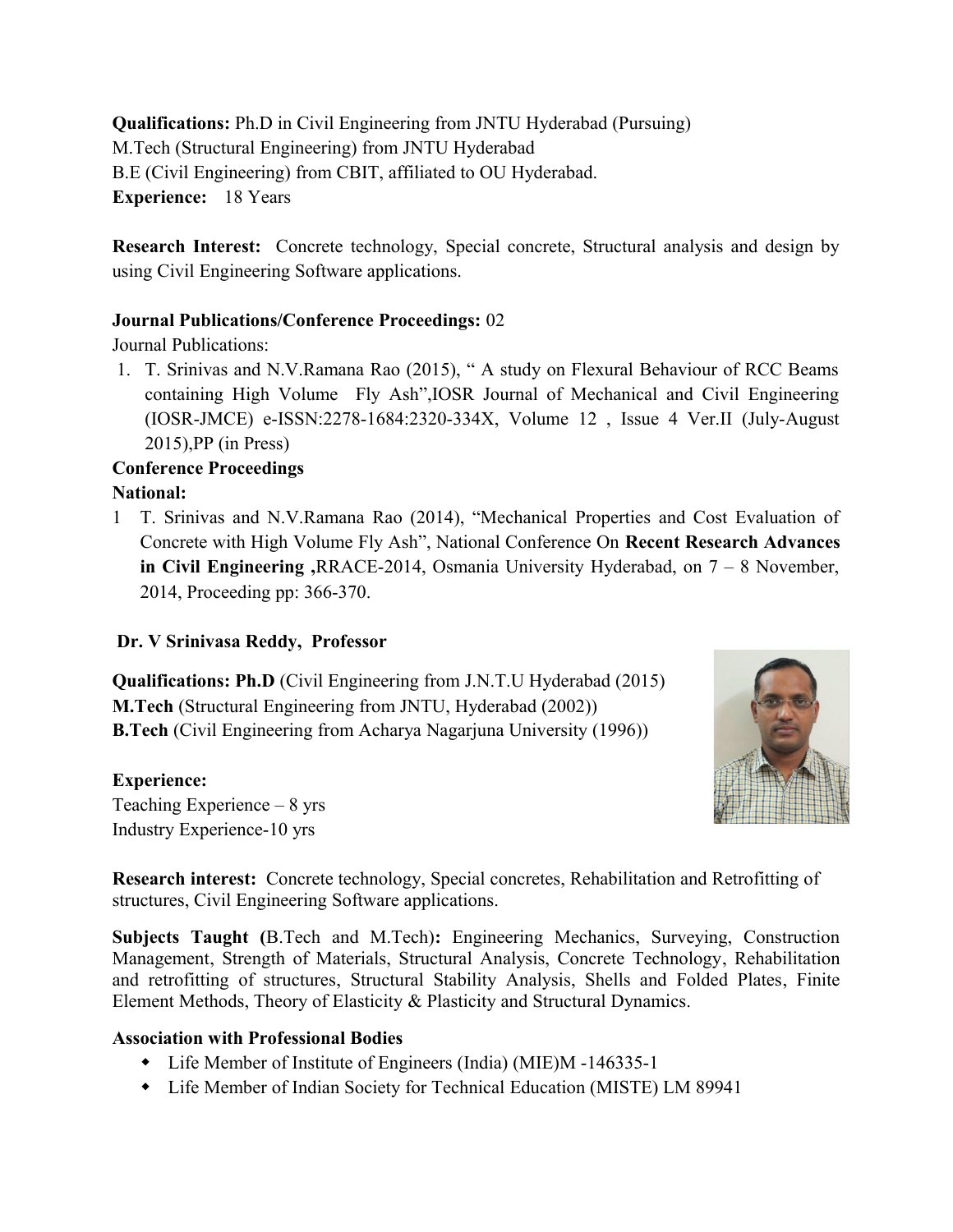- Life Member of Indian Concrete Institute (MICI) LM 10078
- Member of Universal Association of Civil, Structural And Environmental Engineers (UACSE) AM1005345
- Life member of American Concrete Institute (ACI) India Chapter (MACI)(LM.14.39)
- Institution of Engineers (India) Chartered Engineer (C Eng)

## **Journal Publications/Conference Proceedings:** 56

## **Journal publications**

## **List of paper publications**

# **Journals:**

# **International:**

1. M V Seshagiri Rao, **V Srinivasa Reddy**, V Chinni, "Studies on Pore Structure Characterization of Bacterial Concrete", International Journal of Engineering Research & Technology (IJERT), Vol. 3 Issue 11, November-2014, ISSN: 2278-0181, pp 564-570.

2. M V Seshagiri Rao, **V Srinivasa Reddy,** "Flexural Behavior Of Bacteria Incorporated Reinforced Concrete Beams", International Journal of Engineering Research And Management (IJERM), Volume-1, Issue-1, April 2014 pp 12-18.

3. **V Srinivasa Reddy**, M V Seshagiri Rao And C H Sasikala - " Bio-Inspired Solutions for Durable Concrete ", International Journal Of Earth Sciences And Engineering , Special Issue Of 3-Day International Conference on Emerging Trends in Civil Engineering (ICETE-2014), 6th– 8th January, 2014 Organized by VNR Vignana Jyothi Institute of Engineering and Technology, Hyderabad, INDIA in Association with CAFET-INNOVA TECHNICAL SOCIETY, Hyderabad, INDIA, Scopus Journal Rating (SJR) *0.15* (2012); H-index: *2* (2012); CSIR-NISCAIR, INDIA Impact Factor *0.042* (2011), August 2014, Volume 07 No 04 , ISSN 0974-5904, P.P.575-581.

4. **V Srinivasa Reddy**, Jyothi Kunar K S, M V Seshagiri Rao, Ch sasikala (2013), "Studies on Permeability of Self-Healing Built-In Bacteria Concrete", International Journal of Recent Technology and Engineering (IJRTE), Volume-1, Issue-6, January 2013 119-125, ISSN: 2277- 3878

5. Suvarna Latha P, M V Seshagiri Rao, **V Srinivasa Reddy** (2013), "Feasibility Studies On Granulated Blast Furnace Slag As Cement And Sand Replacement", Engineering Sciences International Research Journal.

6. **V Srinivasa Reddy**, Sreenivasa Rao D, M V Seshagiri Rao, Rahul K (2013), "Studies on Bacterial Concrete Exposed to Elevated Temperatures and Thermal Cycles", Engineering Science and Technology: An International Journal (ESTIJ), Vol. 3, No.1, 126-135, ISSN: 2250- 3498

7. **V Srinivasa Reddy**, Sreenivasa Rao D, M V Seshagiri Rao, Ch sasikala (2013), "Permeation Properties of Bacterial Concrete", IOSR Journal of Mechanical and Civil Engineering (IOSR-JMCE) , March 2013 Issue ,08-16,ISSN: 2278-1864

8. Suvarna Latha K, M V Seshagiri Rao, **V Srinivasa Reddy** (2012). "Estimation of GGBS and HVFA Strength Efficiencies in Concrete with Age", International Journal of Engineering and Advanced Technology (IJEAT),Volume-2, Issue-2,221-225, ISSN: 2249 – 8958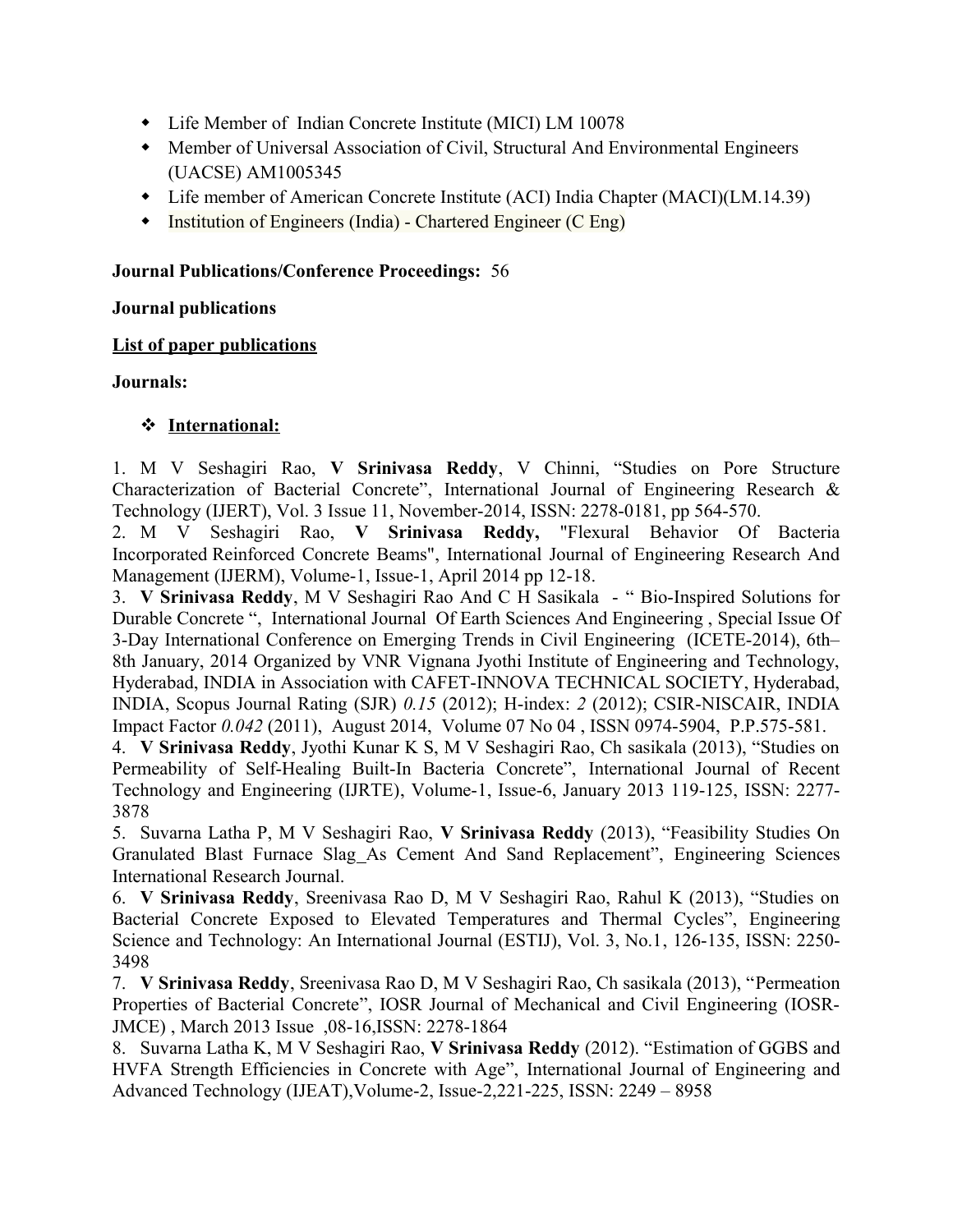9. **V Srinivasa Reddy**, Achytha Sathya K, M V Seshagiri Rao, Ch sasikala , (2012)."A biological approach to enhance strength and Durability in concrete structures", International Journal of Advances in Engineering & Technology, Vol. 4, Issue 2,392-399, ISSN: 2231-1963

10. **V Srinivasa Reddy**, Raja ratnam V, M V Seshagiri Rao, Ch sasikala (2013), Mathematical Model for Predicting Stress Strain Behaviour of Bacterial Concrete", International Journal of Engineering Research and Development, Volume 5, Issue 11, 21-29,e-ISSN: 2278-067X, p-ISSN: 2278-800X

11. **V Srinivasa Reddy**, S Sunil Pratap Reddy, M V Seshagiri Rao, Ch sasikala, (2011). "Strength Enhancement Of Cement Mortar Using Microorganisms - An Experimental Study", International Journal of Earth Sciences and Engineering, Volume 04, N0 06, Spl October 2011, 933-936 ,ISSN no: 0974-5904

# **National:**

1. M V Seshagiri Rao, **V Srinivasa Reddy**, P Lavanya Prabha , "Development And Applications Of Reactive Powder Concrete", Tech Mantra – Technical magazine of The RAMCO Cements limited, Vol . II No.3 (2014), pp 06-15

2. **V Srinivasa Reddy**, M V Seshagiri Rao, Ch sasikala (2013), "Bioengineered Concrete - A Sustainable Self-Healing Construction Material", *Research Journal of Engineering Sciences*, Vol. 2(6), 45-51,ISSN 2278 – 9472

3. **V Srinivasa Reddy**, M V Seshagiri Rao, Ch sasikala (2013), Quantification and Characterization of CaCO<sub>3</sub> Precipitation by Bacillus Subtilis JC3 in Bacterial Concrete", Indian Concrete Institute Journal, Oct-Dec 2013, 25-27

4. **V Srinivasa Reddy**, M V Seshagiri Rao, Ch sasikala (2012), "The biological approach to enhance durability in concrete structures", Journal of Biotechnology and Biomaterials, Volume 2 , Issue 6, ISSN: 2155-952X

5. **V Srinivasa Reddy**, M V Seshagiri Rao, Ch sasikala, " Performance of microbial concrete developed using Bacillus Subtilus JC3", Journal of The Institution of Engineers (India)- Series A- IEI Springer (Under Review)

6. **V Srinivasa Reddy**, M V Seshagiri Rao, Ch sasikala, "Accelerated Corrosion Induced Cracking Test on reinforced bacterial concrete", The Indian Concrete Journal (ICJ) (Under Review)

# **Conference proceedings:**

# **International:**

1. **V Srinivasa Reddy**, M V Seshagiri Rao, Ch Sasikala (2015), "Experimental Investigation on Pore Structure Characterization of Concrete incorporated with Bacillus subtilis JC3", UKIERI Concrete Congress ,Concrete Research Driving Profit and Sustainability,2 - 5 November 2015,Jalandhar Punjab India.

2. **V Srinivasa Reddy**, M V Seshagiri Rao, S Sushma (2015), "Feasibility Study on Bacterial Concrete as an Innovative Self-Crack Healing System" , Proceeding of "International Conference on Recent Trends in Engineering and Technology" (ICRTET2015), 02- 04 July, 2015 at SNJBs Late Sau K.B.Jain College of Engineering, Chandwad423101, INDIA. Proceeding of McGraw Hill and Online Publication by Journal IJMTER.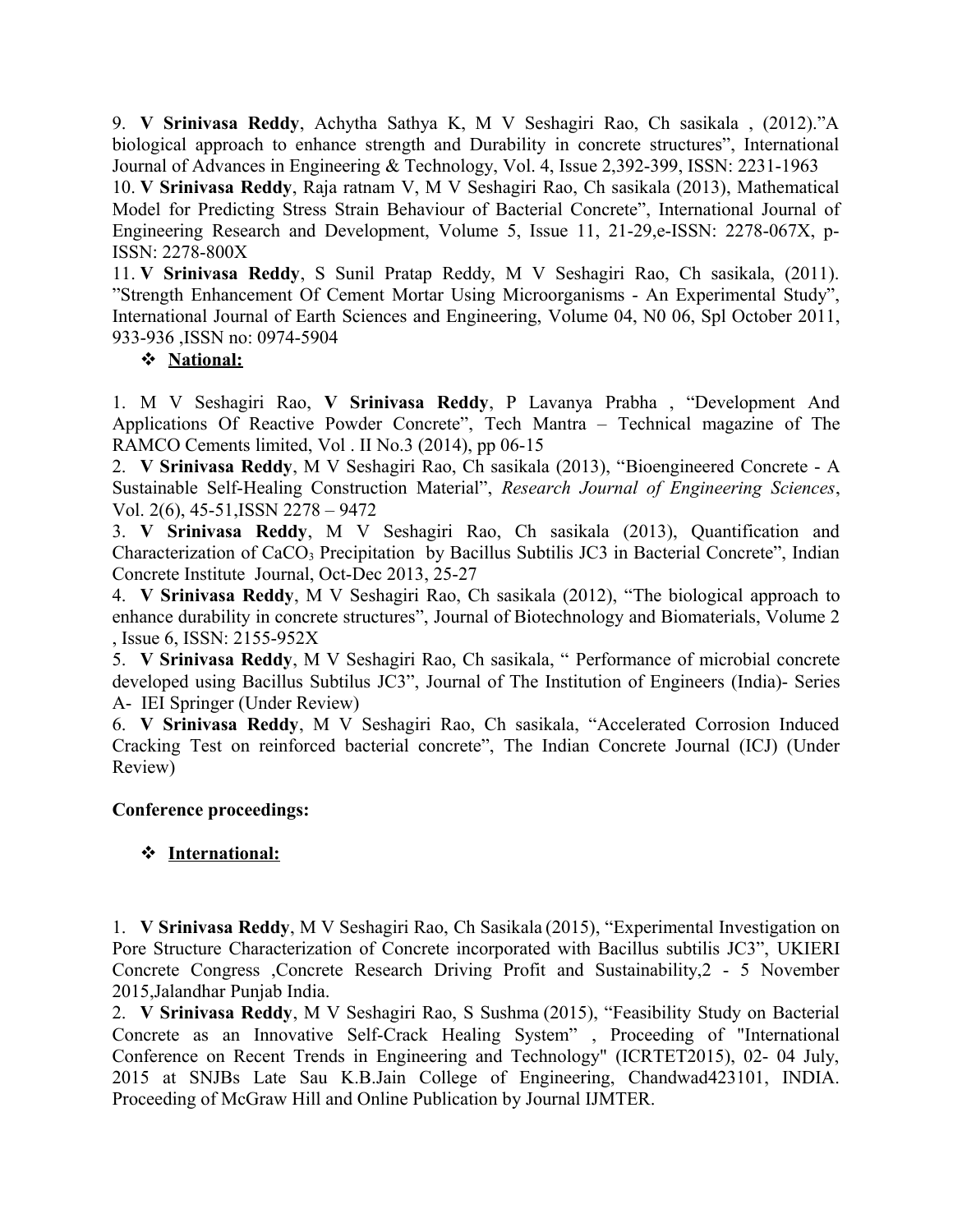3. M V Seshagiri Rao, **V Srinivasa Reddy**, Ch Sasikala, "Studies on characterization of CaCO<sup>3</sup> precipitation in bacterial cement mortar", International Conference on Sustainable Civil Infrastructure (ICSCI-2014), organized by American Society of Civil Engineers (ASCE) India Section and Department of Civil Engineering, IIT Hyderabad, October 17-18, 2014, pp 234-243.

4. **V Srinivasa Reddy**, M V Seshagiri Rao, Ch sasikala (2014), "Modifying concrete properties through bacteriogenic mineral plugging", 3rd International Conference on "Recent Trends in Engineering & Technology, SNJB's Late Sau Kantabai Bhavarlalji Jain College of Engineering,28th to 30th March, 2014 Published by Elsevier Science & Technology pp 858-862

5. **V Srinivasa Reddy**, M V Seshagiri Rao, Ch sasikala (2014), "Bio-Inspired Solutions for Durable Concrete", International Conference on Emerging Trends in Civil Engineering ICETCE 2014), VNRVJIET, 6th -8th January 2014 Hyderabad , 158-167

6. **V Srinivasa Reddy**, A Ramu, M V Seshagiri Rao, Ch sasikala (2013), "Calcite crystals precipitation by Bacillus subtilis JC3 as a mechanism for strength improvement of cement mortar", 3rdInternational Science Congress, 8th - 9th December 2013 at Karunya University, Coimbatore

7. **V Srinivasa Reddy**, A Ramu, M V Seshagiri Rao, Ch sasikala (2013), "Studies on Stress-Strain Behaviour of Bacterial Concrete",The 2nd International Conference on Advancement in Engineering and Management - Royal Institute Of Technology & Science- ICAEM-2013 Feb 27th & 28th 2013

8. **V Srinivasa Reddy**, Jyothi Kumar K S, M V Seshagiri Rao, Ch sasikala (2013), "Assesment Of Chloride Ion Penetration Of Bacterial Concrete",The International Conference on Information & Engineering Sciences (ICIES-2013) February 14-15, 2013 Vijayawada, Andhra Pradesh

9. **V Srinivasa Reddy**, M V Seshagiri Rao, Ch sasikala (2012), "The biological approach to enhance durability in concrete structures", 3rd World Congress on Biotechnology-OMICS Group-13-15 September 2012-Hyderabad, India,145-156

10. **V Srinivasa Reddy**, S Sunil Pratap Reddy, M V Seshagiri Rao, Ch sasikala (2011), "Studies On Corrosion Resistance Of Bacterial Concrete (B. Subtilis)", International Conference on Advances In Materials And Techniques For Infrastructure Development AMTID 2011, NIT Calicut, 55

11. **V Srinivasa Reddy**, S Sunil Pratap Reddy, M V Seshagiri Rao, Ch sasikala (2011), "Strength Enhancement Of Cement Mortar Using Microorganisms - An Experimental Study", International Conference on Advances in Civil Engineering October 21 – 23, 2011 KLU Vijayawada, Andhra Pradesh, 933-936 , ISSN no: 0974-5904

# **National:**

1. M V Seshagiri Rao, **V Srinivasa Reddy, "** Bacterial Concrete – An innovative Self-Crack Healing System", Keynote Paper, Proceedings of the National Conference on New Trends in Civil Engineering (NTCE-2014), G.V.P College of Engineering, Visakhapatnam, Andhra Pradesh, July 18-19 2014,pp. 1-13.

2. M V Seshagiri Rao, **V Srinivasa Reddy,** K Mounika, M Azmatunnisa, **"** Bio-engineered Solution to enhance durability of construction materials: A Review", Proceedings of the National Conference on New Trends in Civil Engineering (NTCE-2014), G.V.P College of Engineering, Visakhapatnam, Andhra Pradesh, July 18-19 2014,pp. 58-64.

3. M V Seshagiri Rao, **V Srinivasa Reddy,** Y Shireesha , M Azmatunnisa, **"** Repair and Rehabilitation of Concrete Structures using Biological Approach", Proceedings of the National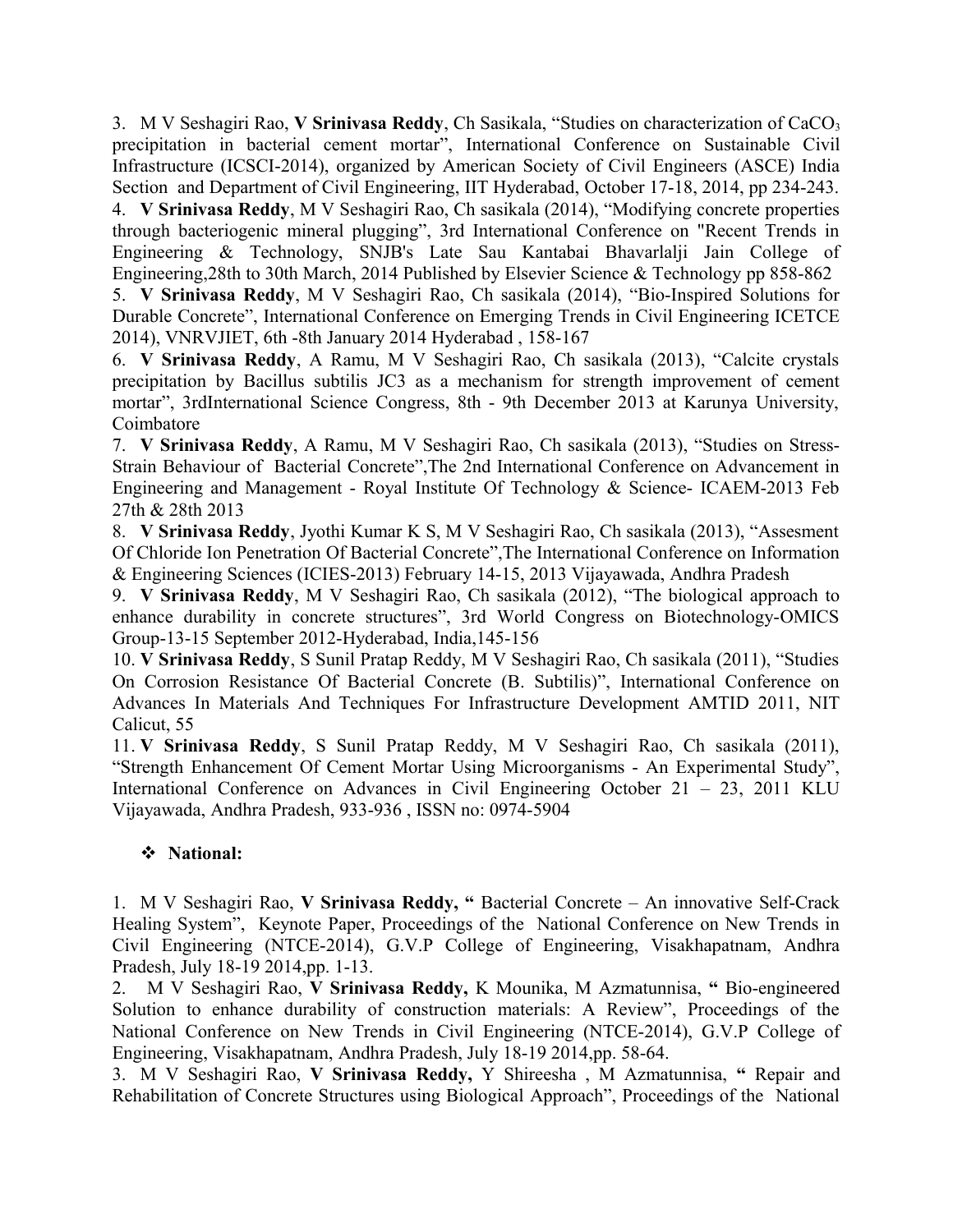Conference on New Trends in Civil Engineering (NTCE-2014), G.V.P College of Engineering, Visakhapatnam, Andhra Pradesh, July 18-19 2014,pp. 65-71.

4. **V Srinivasa Reddy**, Y Sai Santosh , "Post Fire Damage Assessment And Rehabilitation Of Fire Damaged Concrete Structures", Proceedings of the National Conference on Emerging Trends in Science, Technology and Management (NCETSTM2K14), Malla Reddy Engineering College, Hyderabad,  $08-09<sup>th</sup>$  August 2014, pp. 44-53.

5. M V Seshagiri Rao , **V Srinivasa Reddy** , K Mounika, "Bacterial Concrete: A Biomimetics based Sustainable Self-healing Biomaterial", National Conference On Recent Research Advances In Civil Engineering , Osmania University Hyderabad, 7 – 8 November, 2014, pp 227-231.

6. **V Srinivasa Reddy**, M V Seshagiri Rao(2014), " Microbial Concrete- A sustainable solution for concrete crack repair and Rehabilitation" at The Institute of Engineers India , Andhra pradesh state centre during 77th Annual General Meeting at the Institution of Engineers India (IEI) Hyderabad held on December 22 2014.

7. V Srinivasa Reddy, M V Seshagiri Rao, S Sushma-"Experimental Investigation on Pore Structure Characterization of Concrete Incorporated With *Bacillus Subtilis* JC3" - National Conference onRecent Trends in Civil Engineering during February 20-21, 2015 at GITAM University, Hyderabad

8. **V Srinivasa Reddy**, , M V Seshagiri Rao, Ch sasikala (2014)," Bacteria Based High Performance Concrete", National Conference on Advances in Civil Engineering and Infrastructure development (ACEID-2014), 6-7 Febrauary 2014, Vasavi College of Engineering, Hyderabad (Accepted)

9. **V Srinivasa Reddy**, M V Seshagiri Rao, Ch sasikala (2013), "Strength And Chloride Ion Permeability Studies Of Bacterial Concrete", National Conference on Sustainable Construction Materials and Technologies (SCMAT) Mar 15-16, 2013 NIT Warangal.

10. **V Srinivasa Reddy**, A Rajeswer, M V Seshagiri Rao, Ch sasikala (2013), "Studies on the flexural behavior of Bacteria incorporated reinforced concrete beams", National Conference on Recent Advances in Structural Engineering (RASE-2013) 12-14 September 2013, Osmania University College of Engineering Hyderabad,302-308

11. **V Srinivasa Reddy**, A Ramu, M V Seshagiri Rao, Ch sasikala (2013),"Crack Self-Healing Concrete: A Promising Technology Of Future", National Conference on "Sustainability, Energy and Environment SEE-13" Chaitanya Bharathi Institute of Technology, 01-02 August 2013

12. **V Srinivasa Reddy**, M V Seshagiri Rao, Suvarna Latha K (2013), "Studies on the Use of Granulated Blast Furnace Slag as Substitute for Fine Aggregate in Concrete", 46th Engineers' Day, September 15 -The Institution of Engineers (India), A P State Centre Hyderabad,7-13

13. M V Seshagiri Rao, **V Srinivasa Reddy**, Swaroopa rani S (2013), "Development of Self Compacting Concrete Using Rice Husk Ash and Ground Granulated Blast Furnace Slag", 46th Engineers' Day, September 15 ,The Institution of Engineers (India), A P State Centre Hyderabad,14-25

14. **V Srinivasa Reddy**, M V Seshagiri Rao, Ch sasikala (2013), "Microbial-Induced Calcite Precipitation: Its Potential Application In Enhancing Concrete Properties", National Conference on New Trends in Civil Engineering and Earth Sciences (NTCE-2013) 5-6 February 2013, Vasavi College of Engineering, Hyderabad

15. **V Srinivasa Reddy**, M V Seshagiri Rao, Ch sasikala (2012), "Self-Healing Bacterial Concrete: A Review", National Conference on "Recent Trends in Structural Engineering", VNRVJIET, Hyderabad, 33-44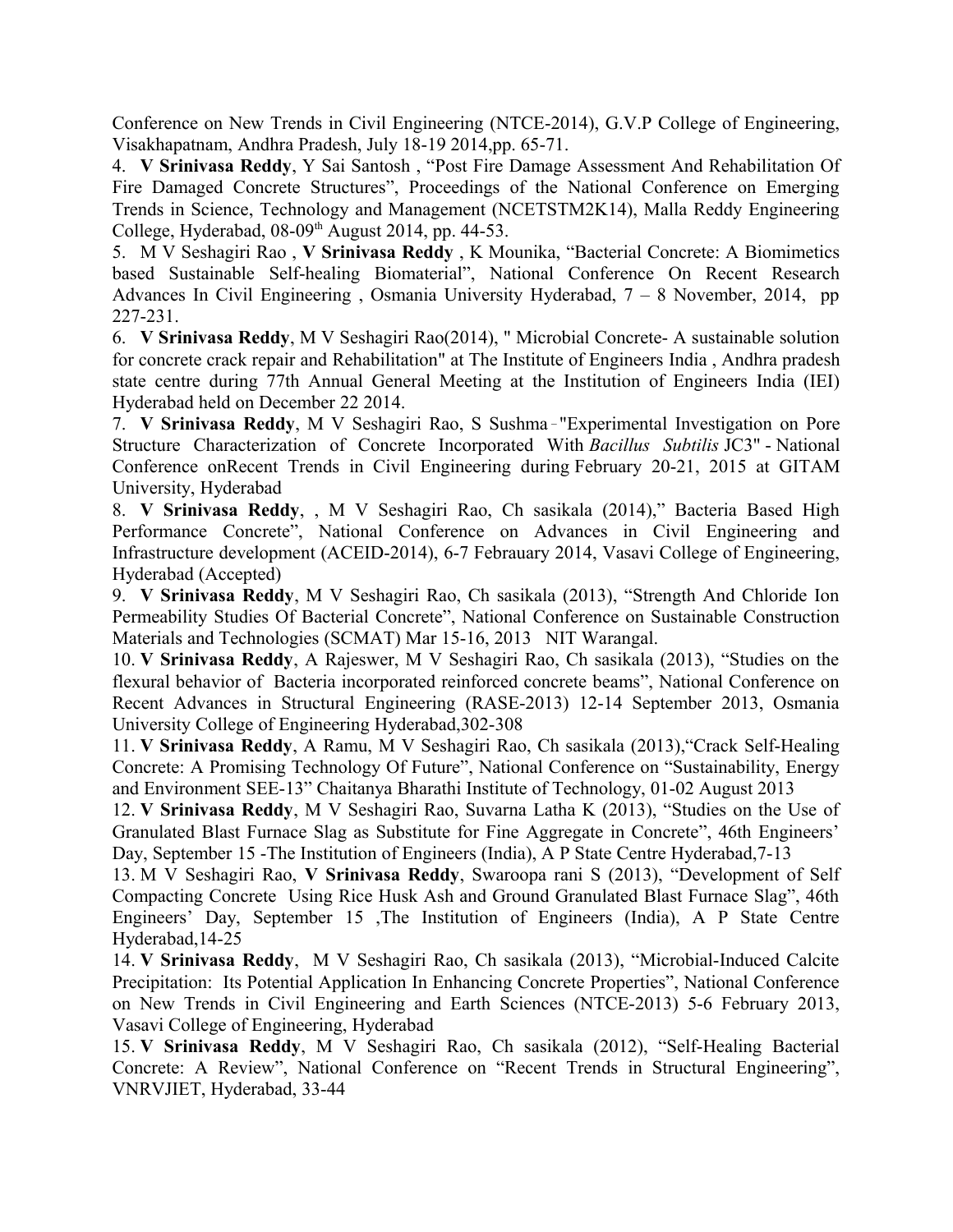16. **V Srinivasa Reddy**, M V Seshagiri Rao, Ch sasikala (2012), "SEM Observations of the Microstructure of Bacteria Modified Cement-Sand Mortar", National Conference In Advances In Civil Engineering (ACE 2012), Vasavi College Of Engineering Hyderabad

17. M V Seshagiri Rao, **V Srinivasa Reddy** (2012), "Studies on the Structural Applications of Reactive Powder Concrete: An ultra high performance concrete", National Level Symposium on "Emerging Technologies in Civil Engineering Applications", May 28-29<sup>th</sup> 2012, ACE Engineering College, Hyderabad.

18. **V Srinivasa Reddy**, M V Seshagiri Rao, Ch sasikala (2012),"Studies on Durability of Bacterial Concrete", Proceedings of National Conference on Advances in Earth Sciences, Structural, Geotechnical and Earthquake Engineering(AESG2E-2012),04th -05th October 2012, CBIT Hyderabad,343-350

19. Swaroopa Rani S, M V Seshagiri Rao, **V Srinivasa Reddy** (2012), "Stress-Strain behaviour of SCC with and without GGBS", Proceedings of National Conference on Advances in Earth Sciences, Structural, Geotechnical and Earthquake Engineering (AESG2E-2012),04th -05th October 2012, CBIT Hyderabad,447-456

20. **V Srinivasa Reddy**, M V Seshagiri Rao, Ch sasikala (2012), "Studies On Self - Healing Durable Concrete With Microorganisms", 75th Annual General Meeting at the Institution of Engineers India (IEI) Hyderabad

21. **V Srinivasa Reddy**, M V Seshagiri Rao, Ch sasikala (2012), "Development of Microbial Based System For Sustainable Concrete: A Novel Method To Heal Cracks", National Seminar on "Sustainable Technologies in Civil Engineering: Perspectives and Strategies", STEPS-2012, GRIET, Hyderabad, 19th December 2012

22. **V Srinivasa Reddy**, M V Seshagiri Rao, Ch sasikala, Achytha Satya K (2012)," Development Of Bacteria-Based Self-Healing Concrete", National Conference on Recent Advances in Geo-Sciences, Engineering & Technology (NCRAGE) 20th & 21st December 2012, JNTU Kakinada

23. **V Srinivasa Reddy**, S Sunil Pratap Reddy, M V Seshagiri Rao, Ch sasikala (2011), "Crack Repair In Concrete Structures Using Microorganisms", Proceeding of National Conference on IPCWM2011, SRIT Coimbatore, ISBN 81-903838-4-1, 1.7-1.17

24. P Srinivasa Rao, P Sravana, **V Srinivasa Reddy** (2011), "Professional Ethics for Engineers", National Seminar on Human Values in Technical Education: an Approach for Holistic Development of Society (NSHVTE – 2011), October 8-9, 2011 Ujjain, MP.

25. P Sravana, P Srinivasa Rao , **V Srinivasa Reddy** (2011), "Current and Emerging Trends in Engineering Education", National Seminar on Human Values in Technical Education: an Approach for Holistic Development of Society (NSHVTE – 2011), October 8-9, 2011, Ujjain, MP.

26. **V Srinivasa Reddy**, M V Seshagiri Rao, Ch sasikala (2011), "Structural Applications of Reactive Powder Concrete", 74th Annual General Meeting at The Institution of Engineers India (IEI) Hyderabad

27. **V Srinivasa Reddy**, P V Ravi Raman (2011), "Structural Health Monitoring of Concrete using Non Destructive Tests", 1st National Conference on Technical Research Advances in Civil Engineering (TRACE – 2011) LDRP-ITR , Gandhinagar

#### **Poster Presentations**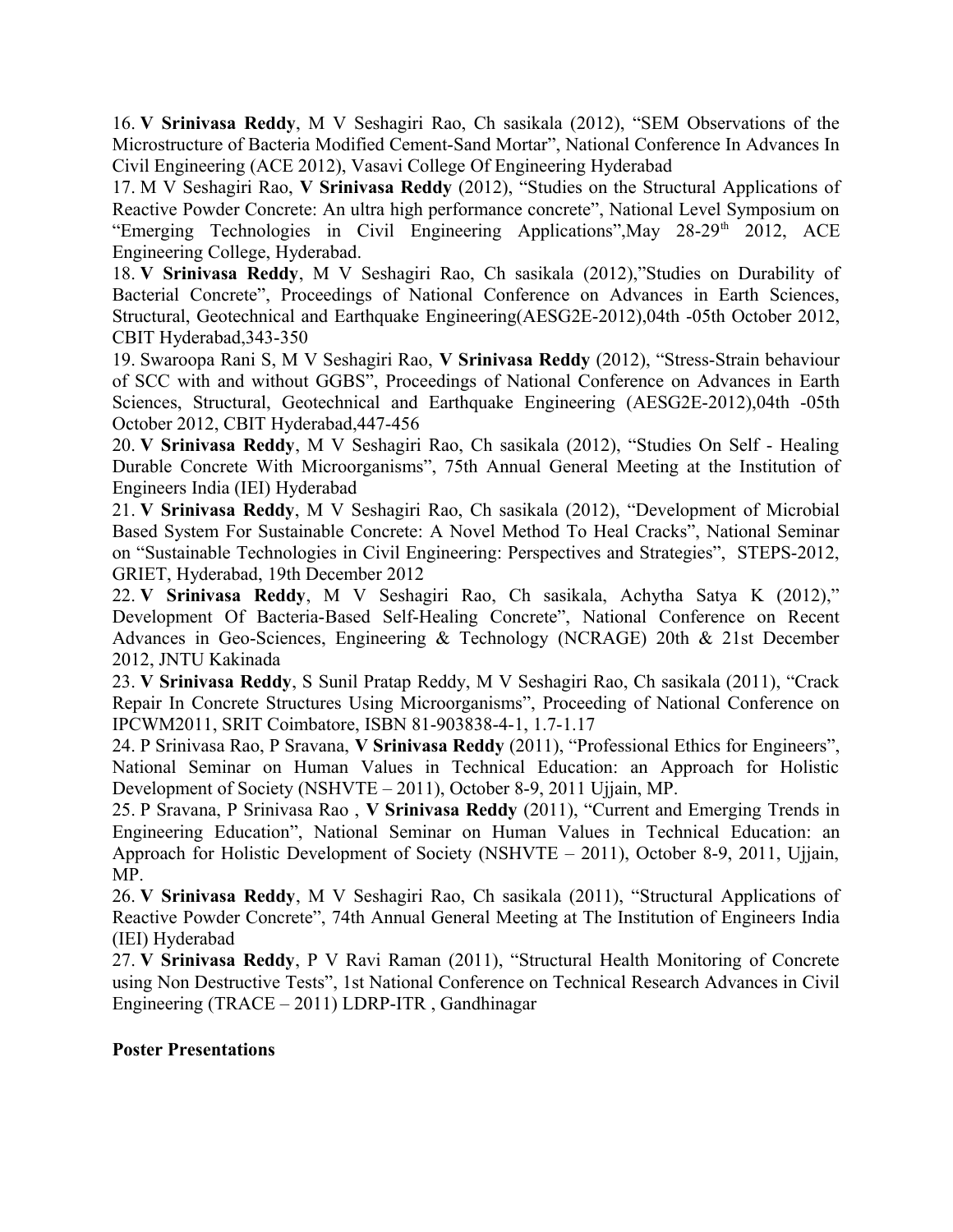1*. "The biological approach to enhance durability in concrete structures"* - 3 rd World Congress on Biotechnology-OMICS Group-13-15 September 2012-Hyderabad, India.

# **Dr. C Lavanya, Associate Professor**

**Qualifications: Ph.D** (Civil Engineering from J.N.T.U Hyderabad - 2015) **M.Tech** (Soil Mechanics and Foundation Engineering from J.N.T.U, Kakinada (2005)) **B.Tech** (Civil Engineering from J.N.T.U, Hyderabad (2002))

## **Experience:**

Teaching Experience – 07 yrs Industry Experience- 02 yrs



**Research interest:** Expansive soils, Ground improvement techniques.

#### **Journal Publications/Conference Proceedings:** 10

#### **Journal publications**

## **International publications:**

- 1. **Lavanya, C.**, Sreerama Rao, A. and Darga Kumar, N. (2013), "Study on Coefficient of Permeability of Copper slag when admixed with Lime and Cement", International Organization of Scientific Research Journal of Mechanical and Civil Engineering, DOI:10.9790/1684-0761925, Vol. 7, Issue 6, pp. 19-25.
- 2. **Lavanya, C.**, Sreerama Rao, A. and Darga Kumar, N. (2012), "Influence of Admixture on Shear parameters of Copper Slag", International Journal of Engineering Research and Technology, ESRSA Publications, Vol. 1, Issue 10, pp. 475 - 480.

#### **Conference Proceedings (year wise descending order)**

# **International Conferences:**

- **1. Lavanya, C.**, Srirama Rao, A. and Darga Kumar, N. (2014), "Efficacy of copper slag cushion in arresting heave of an expansive soil", International Conference on Recent trends in Engineering & Technology, ELSEVIER Journals, ISBN No: 978-93-5107- 222-5, pp.658-662.
- **2. Lavanya, C.** and Sreerama Rao, A. (2010), "Use of Fly ash in Black Cotton Soils Sub grades", International Conference on Developments in Road Transportation (DRT 2010), NIT, Rourkela, pp. 601 - 607.

#### **National conferences:**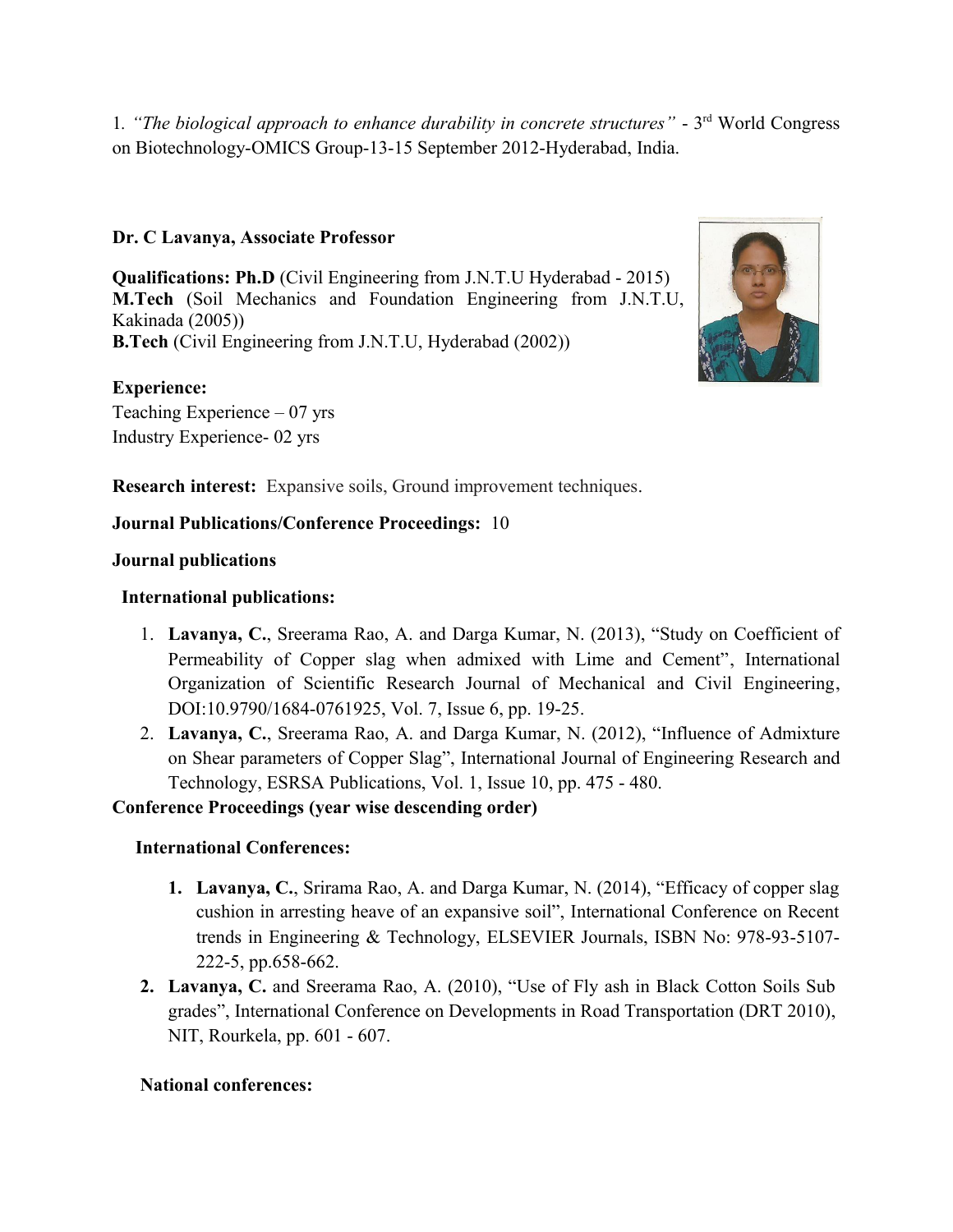**1. Lavanya, C.**, Srirama Rao, A. and Darga Kumar, N. (2015)," Study on load- behavior of copper slag-cushionear expansive soil bed, " Indian Geographical Conference (IGC 2015),COEP, Pune, PP.9.

**2. Lavanya, C.**, Srirama Rao, A. and Darga Kumar, N. (2014), "Comparison studies on influence of admixture on copper slag cushion laid over an expansive soil", Indian Geotechnical Conference (IGC 2014), Kakinada, pp.704-711.

- **3. Lavanya, C.**, Sreerama Rao, A. and Darga Kumar, N. (2013), "Influence of admixtures on Load - Settlement behaviour of Copper Slag - Cushioned Expansive Soil Bed", Indian Geotechnical Conference (IGC 2013), Roorkee.
- **4. Lavanya, C.**, Sreerama Rao, A. and Darga Kumar, N. (2012), "Influence of Admixture on Compaction Characteristics and CBR of Copper Slag, Indian Geotechnical Conference (IGC 2012), New Delhi, pp. 359 - 362.
- **5. Lavanya, C.**, Sreerama Rao, A. and Darga Kumar, N. (2011), "A Review on Utilization of Copper slag for various Geotechnical Applications", Indian Geotechnical Conference (IGC 2011), Kochi, pp. 445 - 448.
- **6.** Sreerama Rao. A, Dayakar Babu. R. **Lavanya.C**, Himabindu G. (2006), " Swell Shrink behaviour of stabilized fly ash cushions in expansive soils", Indian Geotechnical Conference (IGC 2006), Chennai, pp. 301-304.

# **Shaik Fayazuddin, Assistant Professor**

# **Qualifications:**

**M.Tech** (Geotechnical Engineering) (NIT Warangal, 2014)

**B.Tech** (Civil Engineering) (GITAM University, Visakhapatnam, 2012)



# **Experience: 1** year

**Research Interest:** Earthquake Engineering, Reliability and its applications in Civil Engineering.

#### **Journal Publications/ Conference Proceedings:** 01

# **Conference Proceedings**

# **International Conferences:**

1. Shaik Fayazuddin, "Liquefaction Potential Assessment Based On SPT Using LiqIT Software" ,IGS Chennai 2015, 6<sup>th</sup> International Geotechnical Symposium on Disaster Mitigation in Special Geo-Environmental Conditions, Organized by IIT Madras, January 21-23,2015, Chennai, India.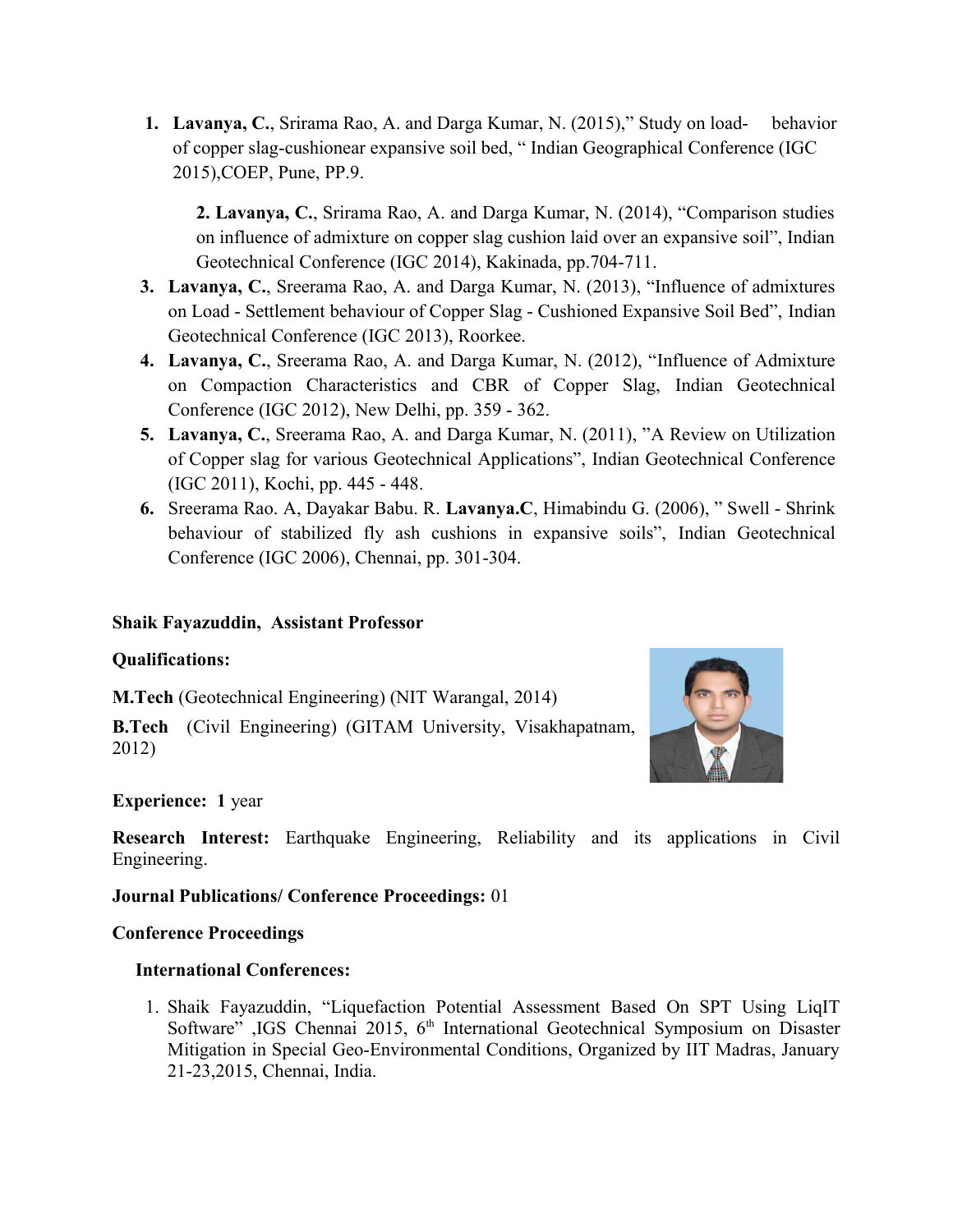## **G.Karthik , Assistant Professor**

### **Qualifications:**

**M.Tech** (Transportation Engineering) (NIT Nagpur, 2014)

**B.Tech** (Civil Engineering) (V.R.Siddhartha college, Vijayawada, 2012)

# **Experience: 2** year

**Research Interest:** Intelligent transportation system, signal designing, Traffic mangagement, recycled use of pavement materials.

# **Journal Publications/ Conference Proceedings:** 01

## **Conference Proceedings**

## **International Conferences:**

1. G.Karthik, "Optimization of signal timings in Indian scenario",  $11<sup>th</sup>$ Transportation planning and implementation methodologies for developing countries, Mumbai-2014, an International conference Organized by IIT Bombay, December 10-12, 2014, Mumbai, India.

# **V Naresh Kumar Varma ,Assistant Professor**

# **Qualifications:**

**M.Tech** (Structural Engineering) (JNTUH, 2014)

**B.Tech** (Civil Engineering) (Osmania University, Hyderabad, 2012)

**Research Interest:** Seismic Analysis and Concrete related topics

# **Journal Publications/ Conference Proceedings:** 01

#### **Journal Publications:**

1. V Naresh Kumar Varma, "Compressive Strength and Durability Studies on Concrete Using Sponge Iron Scrap Material as Coarse Aggregate Replacement " , International